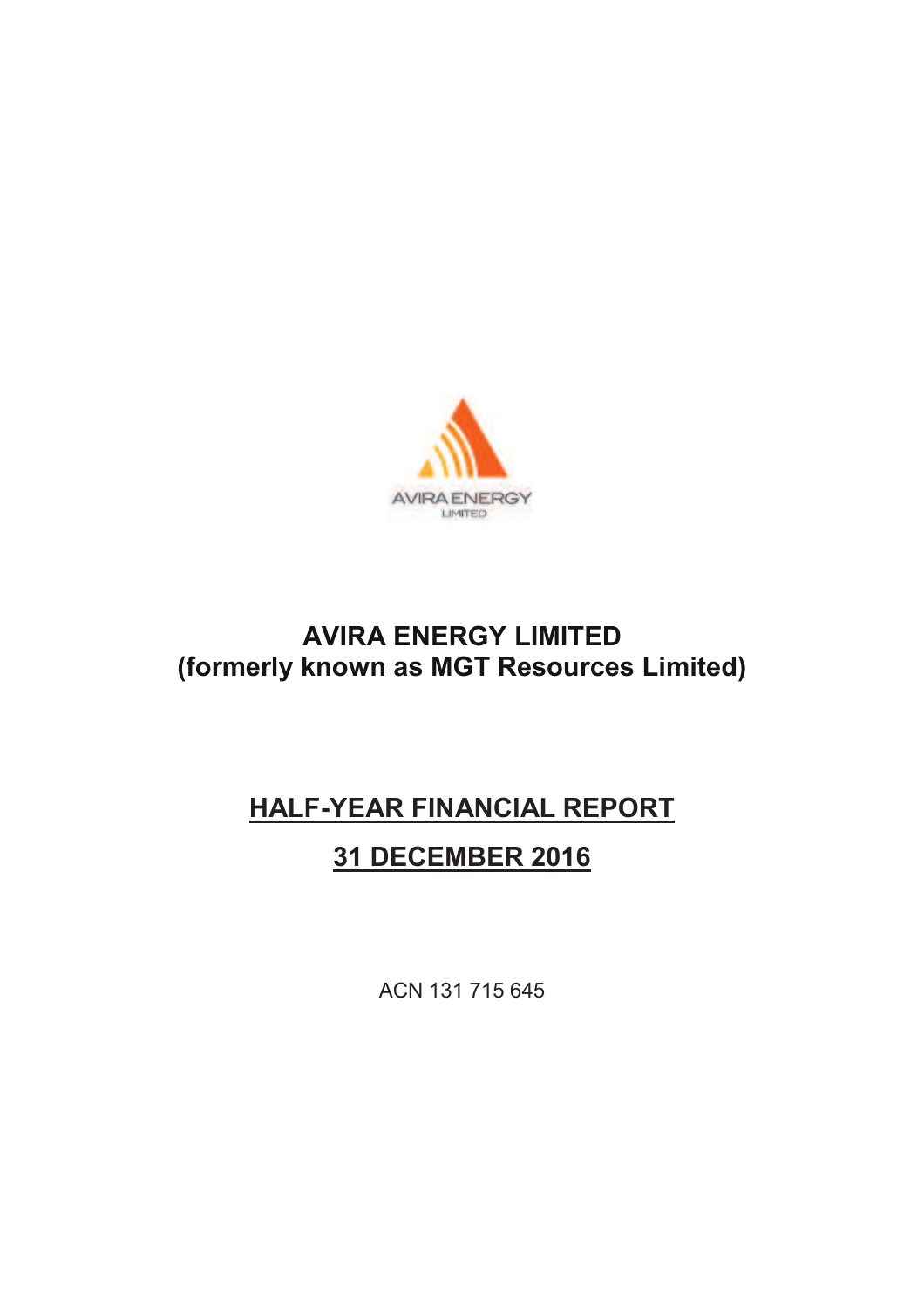# **Table of Contents**

PAGE NO.

| Directors' Report                                                                            | $3 - 7$ |
|----------------------------------------------------------------------------------------------|---------|
| Auditor's Independence Declaration                                                           | 8       |
| Directors' Declaration                                                                       | 9       |
| <b>Condensed Consolidated Statement of Profit</b><br>and Loss and Other Comprehensive Income | 10      |
| <b>Condensed Consolidated Statement of Financial</b><br>Position                             | 11      |
| <b>Condensed Consolidated Statement of Changes</b><br>in Equity                              | 12      |
| Condensed Consolidated Statement of Cash<br><b>Flows</b>                                     | 13      |
| Notes to the Half-Year Financial Statements                                                  | 14-24   |
| Independent Review Report to the Members of<br>Avira Energy Limited                          | 25      |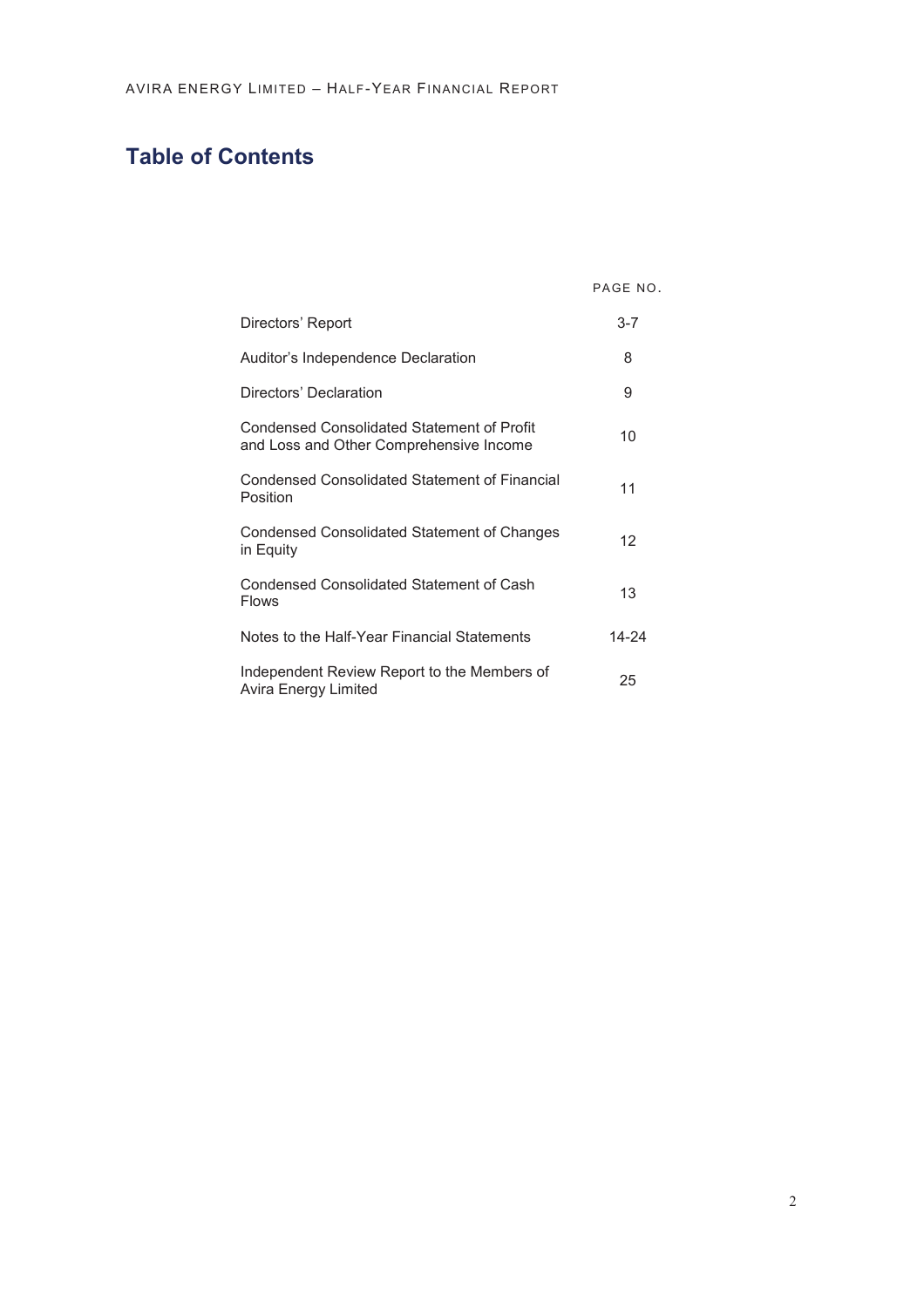Your directors submit their report for the half-year ended 31 December 2016.

#### **Directors**

The directors of Avira Energy Limited and its controlled entities (the "Group") in office during the half year, and until the date of this Report are set out below. Directors were in office for this entire period unless otherwise stated.

| <b>Name</b>        | <b>Particulars</b>                                    |
|--------------------|-------------------------------------------------------|
| Jonathan Paul Back | Director, appointed 4 September 2008 and appointed as |
|                    | Chairman 1 February 2010                              |
| Gary Kuo           | Director, appointed 7 January 2011                    |
| Wenshan Zhang      | Non-Executive Director, appointed 8 April 2015        |
| Christopher Chen   | Non-Executive Director, appointed 8 April 2015        |
|                    | Appointed Executive Director 1 February 2016          |
| Rui Zhang          | Non-Executive Director, appointed 6 December 2016     |
|                    |                                                       |
| Hai Jun Li         | Non-Executive Director, appointed 14 April 2009,      |
|                    | resigned 30 November 2016                             |
|                    |                                                       |

#### **Principal activities**

The principal activities of the consolidated entity during the financial year included exploration and evaluation activities.

#### **Operating and financial review**

#### **(a) Review of operations**

The consolidated net loss for the half-year after providing for income tax was \$3,936,391 (2015: loss of \$2,985,149).

#### **(b) Significant changes in state of affairs**

#### Additional share issuance

On 19 July 2016, Joseph Capital (Hong Kong) Limited were issued with 30,303,030 ordinary shares at \$0.033 per share, raising \$1,000,000.

#### Additional convertible notes issued

On 14 September 2016, Avira Energy Limited entered into an agreement with Joseph Capital (Hong Kong) Limited to issue one unsecured convertible note with a face value of \$500,000. Post the 10:1 share consolidation that completed on 13 December 2016, the Note will automatically convert into 1,515,152 fully paid ordinary shares at \$0.33 per share on the date that Avira Energy Limited announces on the Australian Stock Exchange the completion of the 30% acquisition of the Manyingee Mining Leases from Paladin Energy Limited (as detailed in the announcement to the Australian Stock Exchange on 21 July 2016). The Note bears simple interest of 6% per annum payable quarterly in arrears.

The Note is redeemable by Joseph Capital (Hong Kong) Limited if no conversion occurs within 12 months after the date of issue. The note was issued on 19 October 2016.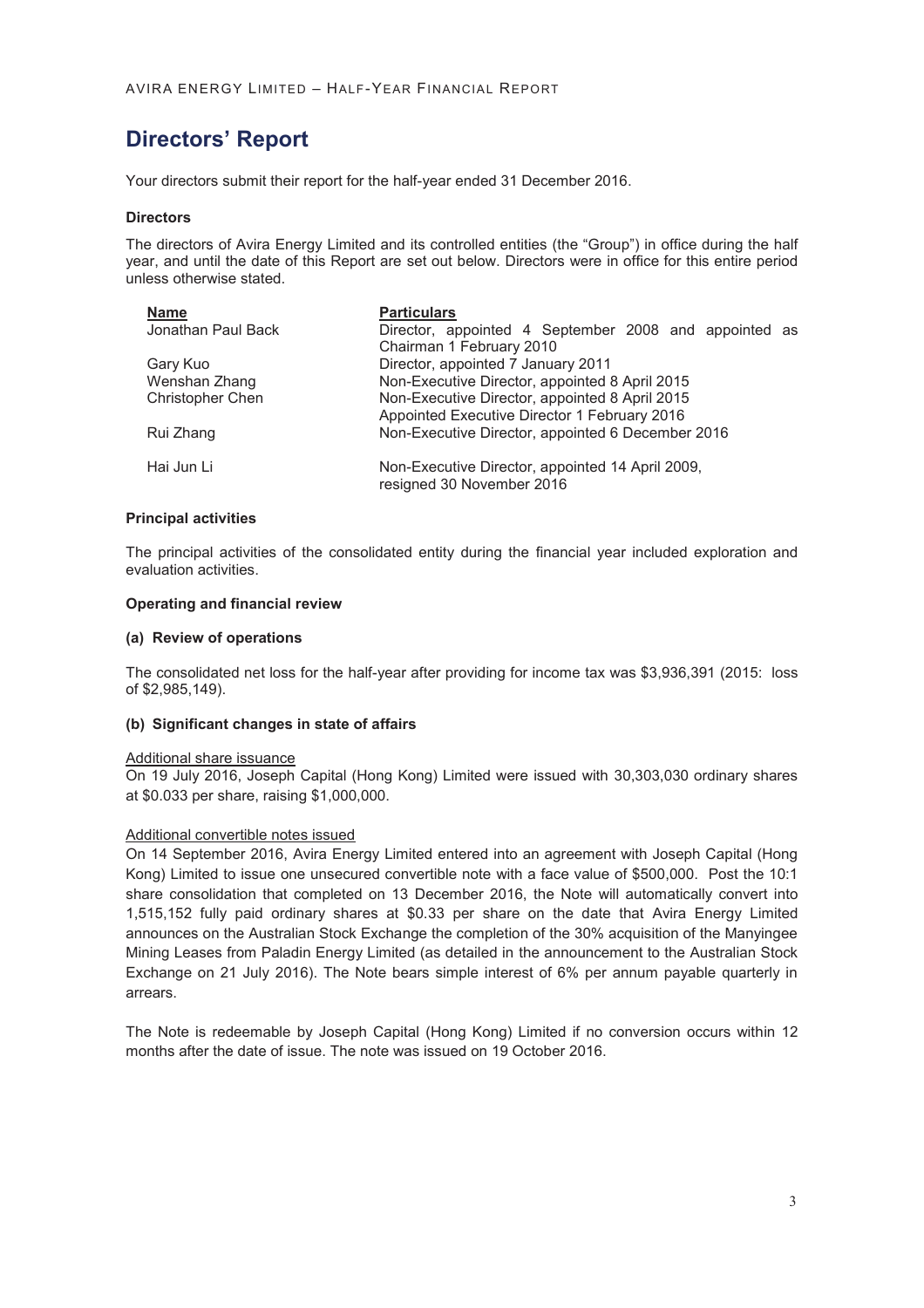#### Joint venture agreement for uranium mining

On 20 July 2016 Avira Energy Limited entered into a binding term sheet with Paladin Energy Limited (ASX:PDN) over Manyingee Mining Leases (M08/86, M08/87, M08/88) in North Western Australia.

On closing of the transaction, Avira Energy Limited) will acquire a 30% initial interest in Manyingee for US\$10 million cash and will form a Joint Venture over the project with Paladin Energy Limited (Manyingee JV).

Avira Energy Limited will then have an option to acquire an additional 45% of Manyingee JV from Paladin Energy Limited for US\$20 million cash, exercisable for 12 months following Manyingee JV's preparation of a plan to conduct a field leach trial for uranium extraction by in-situ recovery method.

Under the terms of the agreement, Avira Energy Limited will issue Paladin Energy Limited with 2,683,750 Series A options with an exercise price of \$0.60 exercisable for a period of 12 months from completion and 2,683,750 Series B options with an exercise price of \$0.80 exercisable for a period of 24 months from completion.

Paladin Energy Limited will issue to Avira Energy Limited with 35,680,000 Series A PDN Options exercisable for a period of 12 months from completion at \$0.35 per share; and 35,680,000 Series B PDN Options exercisable for a period of 24 months from closing of the transaction at \$0.45 per share.

On 15 November 2016 MGT Energy Pty Limited entered into a sale of tenement agreement with Paladin Energy Limited (Paladin) group of companies over the Manyingee Mining Leases. The transaction is conditional upon shareholder and regulatory approval and is subject to financing. A shareholders meeting to approve the change in scale under Listing Rule 11.1.2 was held on 19 January 2107. Shareholders voted in favour of the resolution.

#### Establishment of a wholly owned subsidiary

On 2 September 2016, MGT Energy Pty Ltd was registered as a wholly owned subsidiary of Avira Energy Limited (formerly MGT Resources Limited). The joint arrangement with Paladin Energy Limited over Manyingee assets will take place with MGT Energy Pty Ltd. Avira Energy Limited and MGT Energy Pty Ltd are part of a tax consolidated group. On 31 January 2017, MGT Energy Pty Ltd changed its name to Avira Australia Pty Ltd.

#### Debt restructuring on maturing convertible notes

On 2 August 2016, Cloud Adventurer Limited and Marvel Network Limited extended the maturity date on the Convertible Notes to 16 September 2016.

On 15 September 2016, Armstong Industries HK Limited agreed to extend the maturity of the convertible note of \$1,500,000 from 11 November 2016 to the earlier of 11 November 2017 and 14 days after the date that the Company is in receipt of the funds from the successful capital raising required for the Company to purchase 30% of the Manyingee Mining Leases from Paladin Energy Limited and working capital in the amount of at least US\$11.5 million. The interest rate on the Armstrong Industries HK Limited convertible remained at 8% in respect of the period up to and including 11 November 2016 and increased to 15% in respect of the period on and from 12 November 2016.

On 16 September 2016 following the general meeting of shareholders on 16 September 2016, \$3,000,000 Convertible Notes owing to Cloud Adventurer Limited were converted to \$3,000,000 Preference Shares (see Note 12 of the Financial Statements).

On 16 September 2016 following the general meeting of shareholders on 16 September 2016, \$3,000,000 Convertible Notes owing to Marvel Network Limited were converted to \$3,000,000 Preference Shares (see Note 12 of the Financial Statements).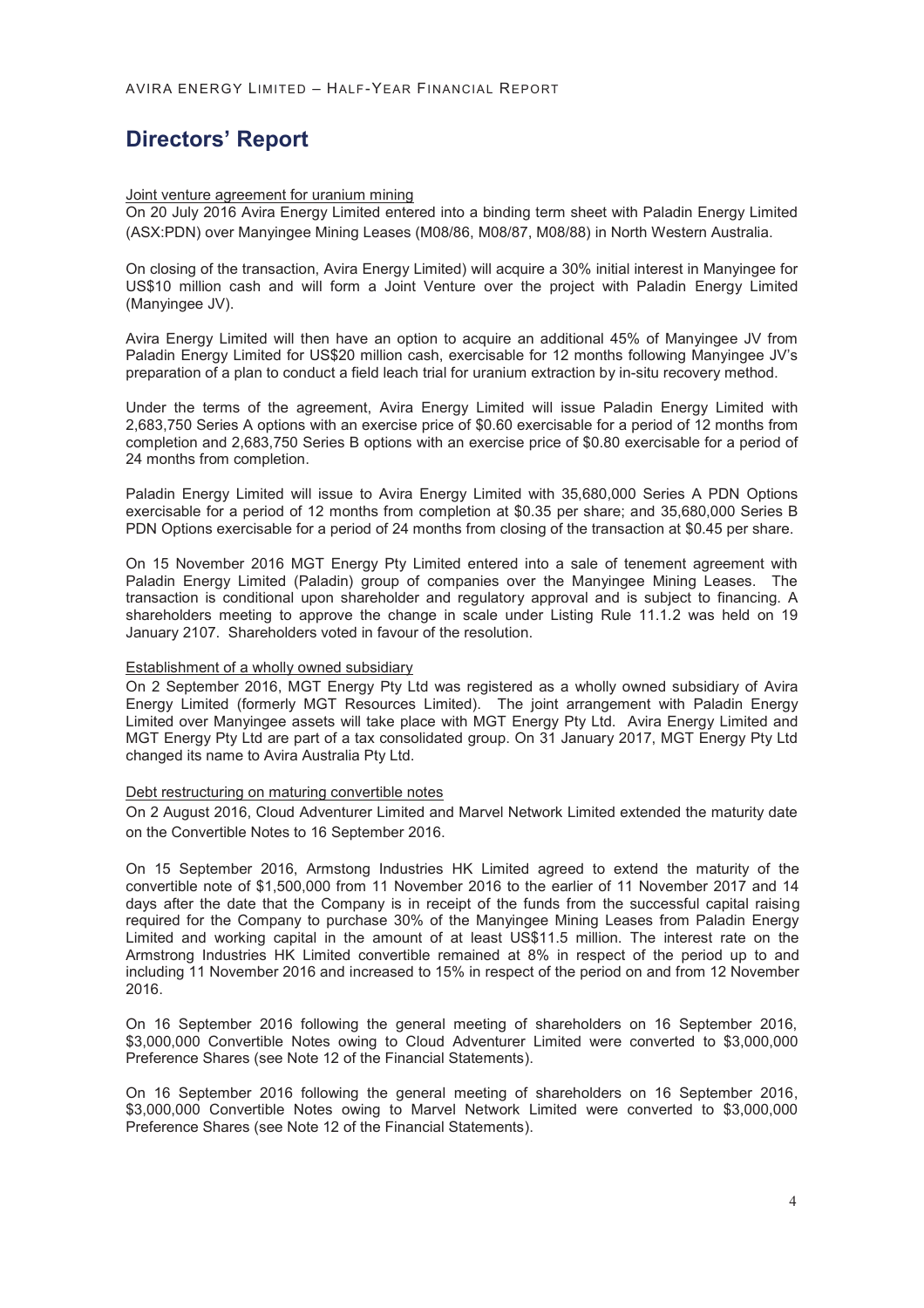On 16 September 2016, \$18,411 of final interest payments were made to Cloud Adventurer Limited and \$18,411 of final interest payments were made to Marvel Network Limited, representing interest owing on the Convertible Notes from the sixth payment of interest to the 16 September 2016 when the Convertible Notes were converted into preference shares.

On 16 September 2016, Cloud Adventurer Limited were issued with 36,363,637 unquoted options and Marvel Network Limited were issued with 36,363,637 unquoted options, all at nil consideration, exercisable at \$0.001 each, into one ordinary share per option, on or before 16 September 2021, as approved by shareholders at a general meeting on 16 September 2016. (see Note 9 of the Financial Report)

Following the 10:1 Share consolidation that completed on 13 December 2016, the number of Cloud Adventurer Limited options have been adjusted to 3,636,364 options exercisable at \$0.33 and the number of Marvel Network Limited options have been adjusted to 3,636,364 options exercisable at \$0.33.

#### Cancellation of share options

On 7 November 2016, 6,800,000 employee options expired and were cancelled. On 17 December 2016, all remaining employee share options expired and were cancelled.

#### 10:1 Share Consolidation

On 13 December 2016 a 10:1 share consolidation, which was approved by shareholders at the Annual General Meeting on 30 November 2016 resulted in the following changes:

| ×<br>×<br>۰.<br>I |
|-------------------|
|-------------------|

| <b>Share class</b>           | Number on issue before | Number on issue after the |
|------------------------------|------------------------|---------------------------|
|                              | consolidation          | 10:1 consolidation        |
| Ordinary shares              | 483.066.131            | 48.306.640                |
| Redeemable preference shares | 181.818.182            | 18.181.820                |

**Options** 

| Non-employee share options | <b>Before consolidation</b> | After the 10:1 consolidation |
|----------------------------|-----------------------------|------------------------------|
| Number of options issued   | 72.727.274                  | 7.272.728                    |
| Exercise price             | \$0.001                     | \$0.01                       |
| Issue date                 | 16 September 2016           | 16 September 2016            |
| Expiry date                | 16 September 2021           | 16 September 2021            |

| <b>Employee share options</b> | <b>Before consolidation</b> | After the 10:1 consolidation |
|-------------------------------|-----------------------------|------------------------------|
| Number of options issued      | 1.050.000                   | 105.000                      |
| Exercise price                | \$0.15                      | \$1.50                       |
| Issue date                    | 17 December 2013            | 17 December 2013             |
| Expiry date                   | 17 December 2016            | 17 December 2016             |

\*Following the Share Consolidation, these Employee Share Options subsequently expired on 17 December 2016.

#### **Convertible notes**

| <b>Armstrong Industries HK</b>  | <b>Before consolidation</b> | After the 10:1 consolidation |
|---------------------------------|-----------------------------|------------------------------|
| <b>Limited Convertible Note</b> |                             |                              |
| Face Value                      | \$1,500,000                 | \$1.500.000                  |
| Conversion rate                 | \$0.0875                    | \$0.875                      |
| Number of ordinary shares to    | 17.142.857                  | 1.714.285                    |
| be issued if converted          |                             |                              |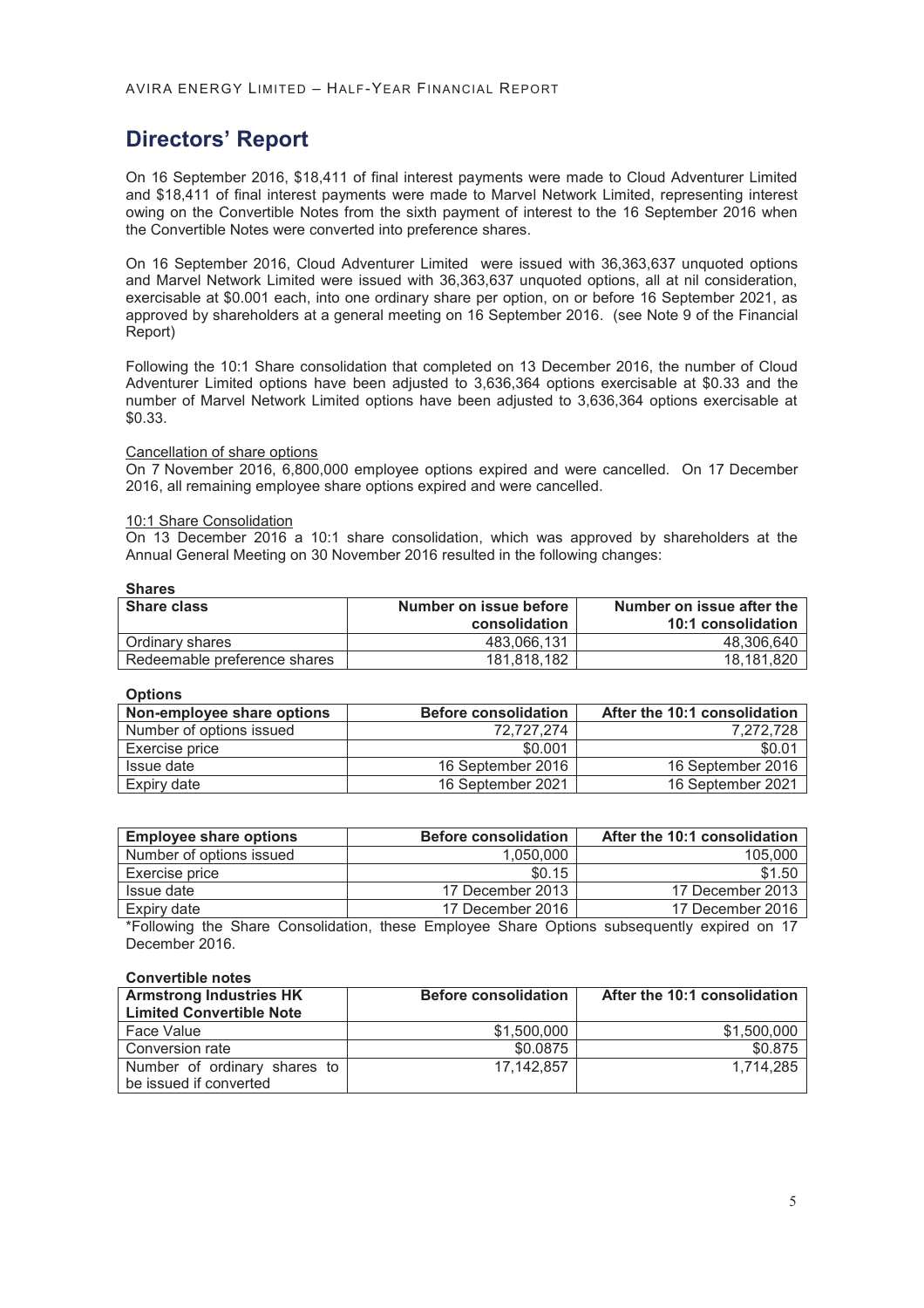| <b>Joseph Capital (Hong Kong)</b><br><b>Limited Convertible Note</b> | <b>Before consolidation</b> | After the 10:1 consolidation |
|----------------------------------------------------------------------|-----------------------------|------------------------------|
| Face Value                                                           | \$500,000                   | \$500,000                    |
| Conversion rate                                                      | \$0.033                     | \$0.33                       |
| Number of ordinary shares to<br>be issued if converted               | 15.151.515                  | 1.515.151                    |

#### Director resignations and appointments

On 30 November 2016, Hai Jun Li resigned as Non-Executive Director. On 6 December 2016, Mr Rui Zhang was appointed a Non-Executive Director.

There has not been any other matter or circumstance occurring subsequent to the end of the financial year that has significantly affected, or may significantly affect, the operations of the consolidated entity, the results of those operations, or the state of affairs of the consolidated entity in future financial years.

#### **(c) Exploration and evaluation activities**

During the six months to 31 December 2016, field work has been conducted at the Summer Hill prospect. The main purpose of this mapping and sampling work has been to determine whether a similar model as that for the Dalcouth prospect could be applied to the Summer Hill prospect. This work is in a preliminary stage.

No other significant exploration work was undertaken during this period as the focus has been on cash preservation during the period of capital restructuring and on working through the regulatory and other approvals required for the Manyginee transaction.

#### **(d) Subsequent events**

On 19 January 2017, following a meeting of shareholders and confirmation from ASIC, MGT Resources Limited changed its name to Avira Energy Limited (ASX:AVW).

On 19 January 2017, following a general meeting, shareholders approved the change in scale in activities by entering into a sale of tenement agreement with Paladin Energy Limited group of companies over the Manyingee Mining Leases (M08/86, M08/87, M08/88).

On 31 January 2017, MGT Energy Pty Ltd (100% subsidiary of Avira Energy Ltd) changed its name to Avira Australia Pty Ltd.

There has not been any other matter or circumstance apart from the above, occurring subsequent to the end of the financial period that has significantly affected, or may significantly affect, the operations of the consolidated entity, the results of those operations, or the state of affairs of the Group in future financial years.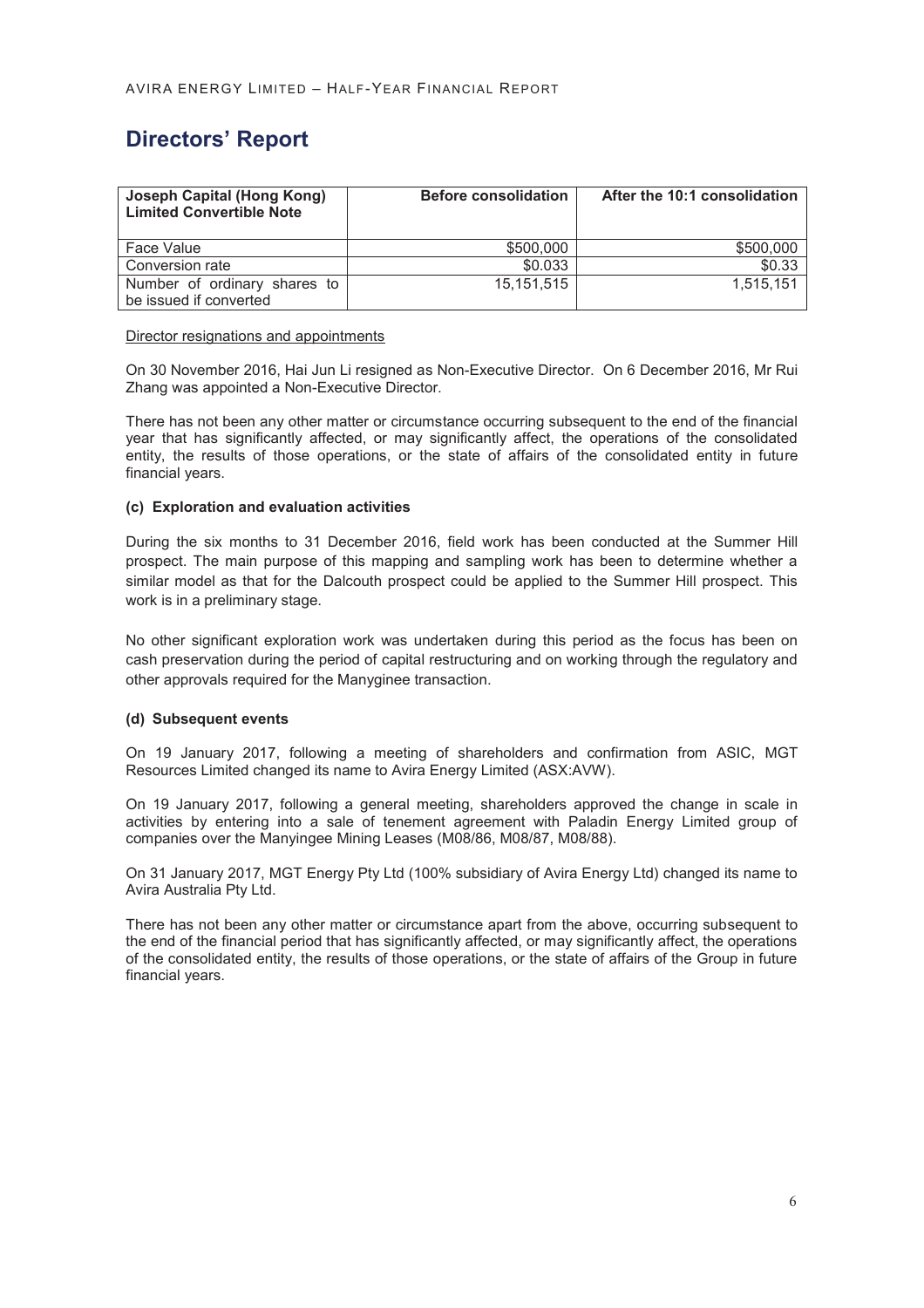# **Directors' Report**

#### **Auditor's independence declaration**

The auditor's independence declaration is included on page 8 of the financial report.

This directors' report has been made and signed in accordance with a resolution of the directors made pursuant to s.306(3) of the Corporations Act 2001.

On behalf of the Director

Gary Kuo **Director** Dated: 13<sup>th</sup> March 2017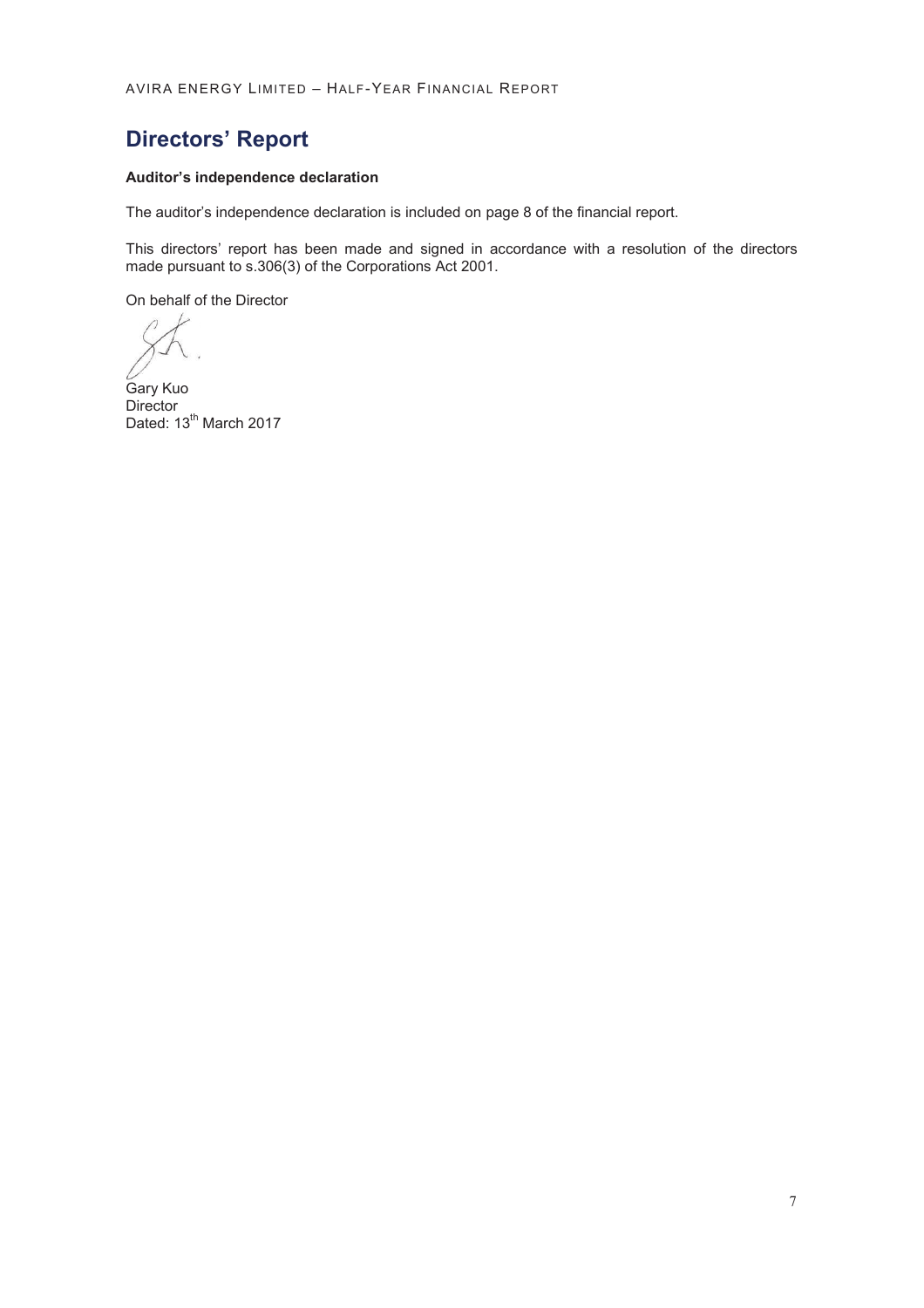

# **Auditors' Independence Declaration**

In relation to our review of the financial report of Avira Energy Limited and its controlled entities for the half-year ended 31 December 2016, to the best of my knowledge and belief, there have been:

(i) no contraventions of the auditor independence requirements as set out in the *Corporations Act 2001* in relation to the review; and

(ii) no contraventions of any applicable code of professional conduct in relation to the review.

This declaration is in respect of Avira Energy Limited and its controlled entities during the half-year ended 31 December 2016.

### **MAZARS RISK & ASSURANCE PTY LIMITED**

R. Megall

R. Megale Director

Dated in Sydney, this 13<sup>th</sup> day of March 2017

MAZARS RISK & ASSURANCE PTY LIMITED. FORMERLY DUNCAN DOVICO RISK & ASSURANCE PTY LIMITED A B N : 39 151 8 0 5 2 7 5 LEVEL 12, 90 ARTHUR STREET, NORTH SYDNEY NSW 2060 PO BOX 1994, NORTH SYDNEY NSW 2059 TEL: +61 2 9922 1166 - FAX: +61 2 9922 2044 EMAIL: MAIL@MAZARS.COM.AU

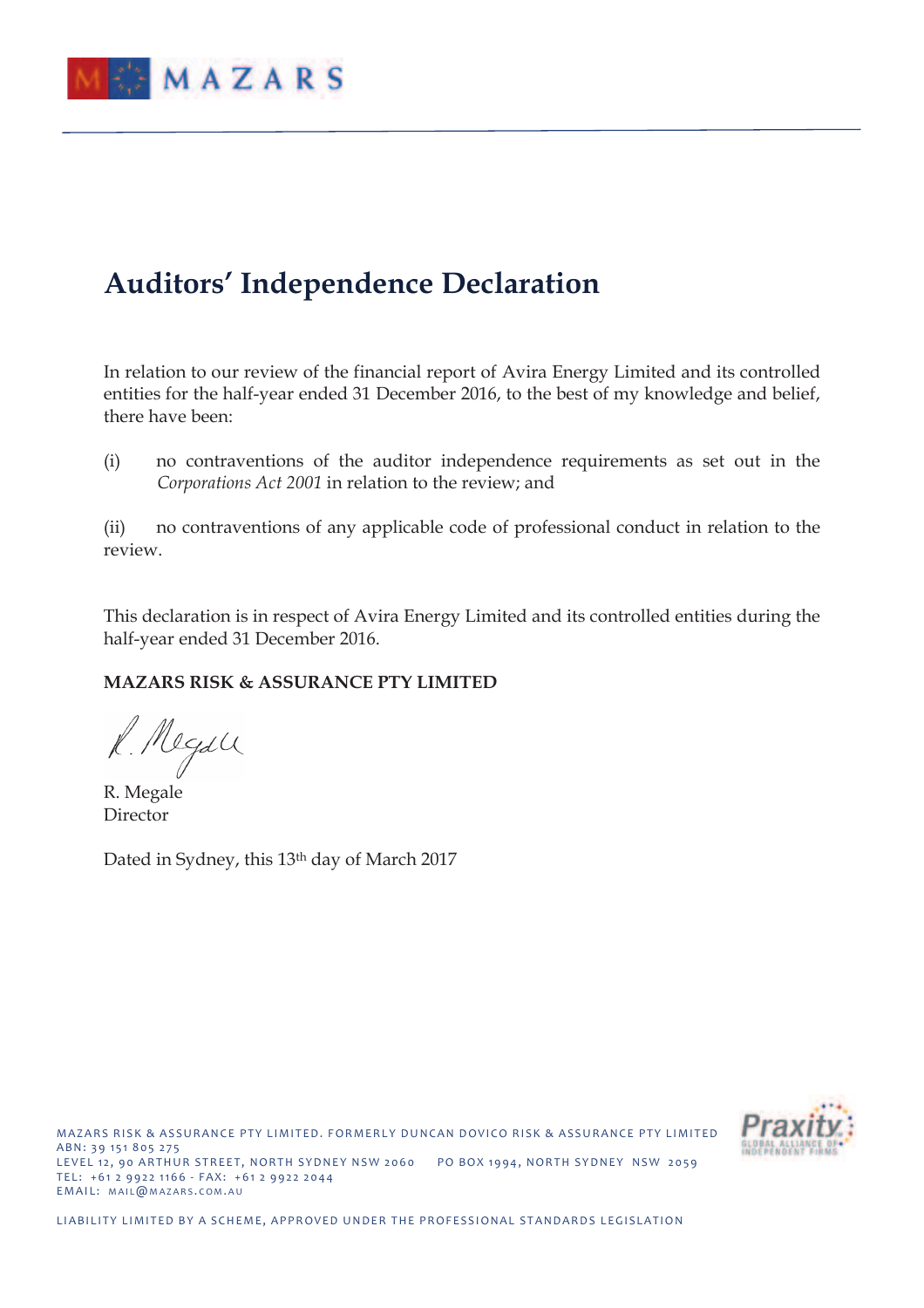# **Directors' Declaration**

The directors of Avira Energy Limited and its controlled entities declare that:

- (a) The financial statements and notes of Avira Energy Limited and its controlled entities for the half-year ended 31 December 2016 are in accordance with the Corporations Act 2001, including:
	- (i) giving a true and fair view of the consolidated entity's financial position as at 31 December 2016 and of its performance for the half-year ended on that date; and
	- (ii) complying with Accounting Standards AASB 134 Interim Financial Reporting.
- (b) There are reasonable grounds to believe that the Group will be able to pay its debts as and when they become due and payable.

Signed in accordance with a resolution of the directors made pursuant to s.303(5) of the *Corporations Act 2001*.

On behalf of the Directors

Gary Kuo **Director** Sydney Dated: 13<sup>th</sup> March 2017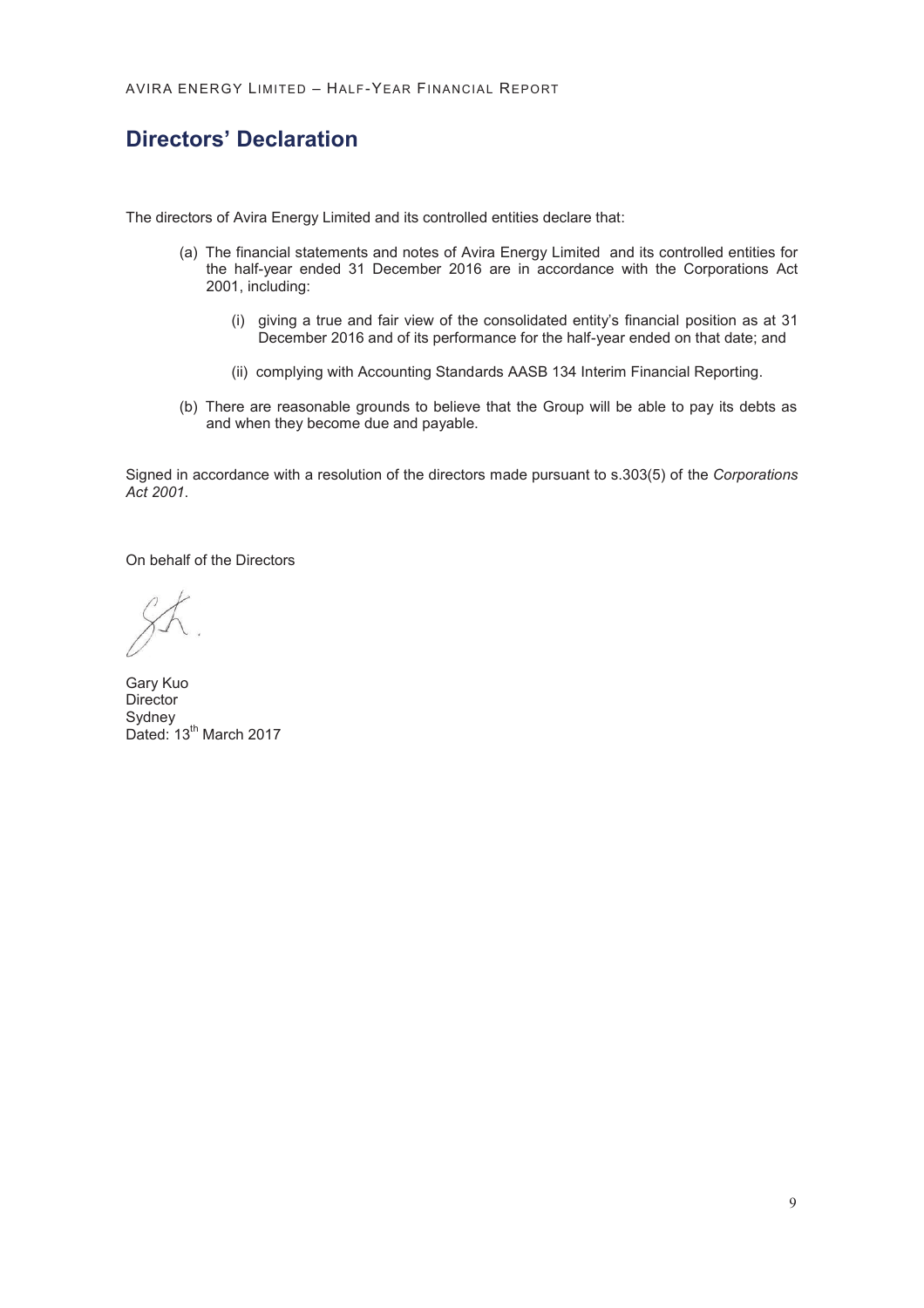### **Condensed Consolidated Statement of Profit or Loss and Other Comprehensive Income**

For The Half-Year Ended 31 December 2016

|                                                                     |              |               | <b>Consolidated</b><br>Half-year ended |  |  |
|---------------------------------------------------------------------|--------------|---------------|----------------------------------------|--|--|
|                                                                     |              | 31/12/2016    | 31/12/2015                             |  |  |
|                                                                     | <b>Notes</b> | \$            | \$                                     |  |  |
| <b>Revenues</b>                                                     |              |               |                                        |  |  |
| Other revenue                                                       |              | 2,193         | 6,671                                  |  |  |
| <b>Expenses</b>                                                     |              |               |                                        |  |  |
| Other gains and losses                                              |              | (78,000)      | 20,575                                 |  |  |
| Employee benefits expense                                           |              | (232, 265)    | (190, 336)                             |  |  |
| Depreciation and amortisation expense                               |              | (93, 206)     | (122, 788)                             |  |  |
| Interest expense                                                    |              | (260, 107)    | (480, 102)                             |  |  |
| Impairment loss                                                     | 4            | (719, 373)    | (1,860,619)                            |  |  |
| Loss on extinguishment of convertible note<br>liabilities           | 8(i)         | (2, 138, 182) |                                        |  |  |
| Administration expense                                              |              | (135, 386)    | (130, 681)                             |  |  |
| Other expense                                                       |              | (282,065)     | (227, 869)                             |  |  |
| Loss before tax                                                     |              | (3,936,391)   | (2,985,149)                            |  |  |
| Income tax (expense) benefit                                        |              |               |                                        |  |  |
| Loss after tax                                                      |              | (3,936,391)   | (2,985,149)                            |  |  |
| Loss for the year is attributable to:                               |              |               |                                        |  |  |
| Owners of the parent                                                |              | (3,794,784)   | (2,742,391)                            |  |  |
| Non-controlling interest                                            |              | (141, 607)    | (242, 758)                             |  |  |
|                                                                     |              | (3,936,391)   | (2,985,149)                            |  |  |
| Loss for the period                                                 |              | (3,936,391)   | (2,985,149)                            |  |  |
| Other comprehensive loss                                            |              |               |                                        |  |  |
| Items that may be reclassified to profit and loss                   |              |               |                                        |  |  |
| Changes in the fair value of available-for-sale<br>financial assets |              | (269, 963)    | (105)                                  |  |  |
| Total comprehensive loss for the period                             |              | (4, 206, 354) | (2,985,254)                            |  |  |
| Total comprehensive loss attributable to:                           |              |               |                                        |  |  |
| Owners of the parent                                                |              | (4,064,876)   | (2,742,485)                            |  |  |
| Non-controlling interest                                            |              | (141, 478)    | (242, 769)                             |  |  |
|                                                                     |              | (4, 206, 354) | (2,985,254)                            |  |  |
| Earnings per share (cents per share)                                |              |               |                                        |  |  |
| Basic EPS for the half-year                                         | 9            | (7.86)        | (8.50)                                 |  |  |
| Diluted EPS for the half-year                                       | 9            | (6.53)        | (6.21)                                 |  |  |

*The above condensed consolidated statement of profit or loss and other comprehensive income should be read in conjunction with the accompanying notes.*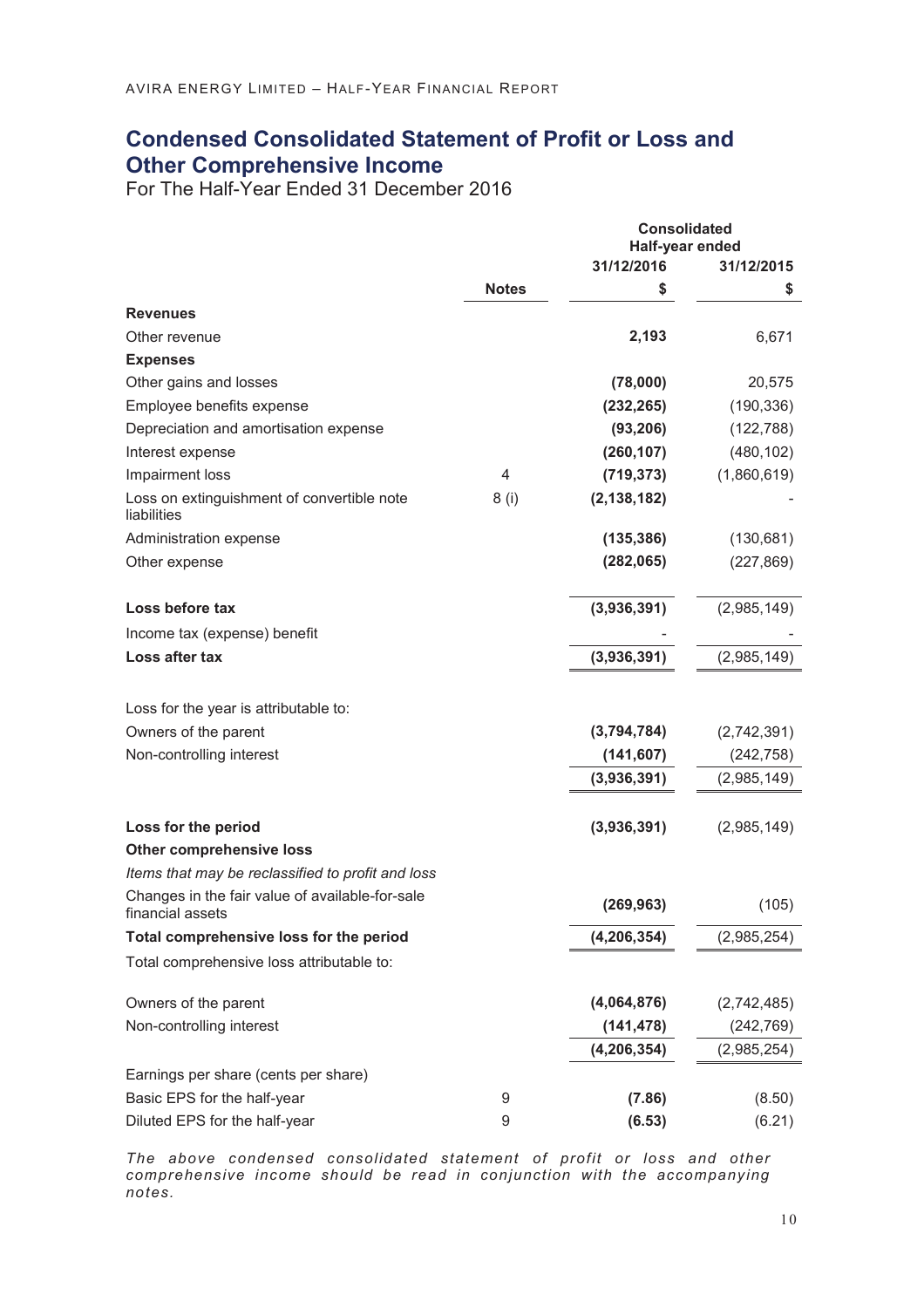# **Condensed Consolidated Statement of Financial Position**

As at 31 December 2016

|                                                  |              |                  | <b>Consolidated</b> |
|--------------------------------------------------|--------------|------------------|---------------------|
|                                                  | <b>Notes</b> | 31/12/2016<br>\$ | 30/6/2016<br>\$     |
| <b>ASSETS</b>                                    |              |                  |                     |
| <b>Current assets</b>                            |              |                  |                     |
| Cash and cash equivalents                        | 6            | 421,523          | 149,060             |
| Other receivables                                |              |                  | 56,339              |
| Other financial assets                           |              | 120,189          | 78,000              |
| <b>Total current assets</b>                      |              | 541,712          | 283,399             |
| <b>Non-current assets</b>                        |              |                  |                     |
| Exploration and evaluation<br>expenditure        | 4            | 1,671,432        | 1,831,345           |
| Other financial asset                            |              | 850,292          | 1,120,254           |
| Plant and equipment                              |              | 1,000,780        | 1,539,550           |
| <b>Total non-current assets</b>                  |              | 3,522,504        | 4,491,149           |
| <b>TOTAL ASSETS</b>                              |              | 4,064,216        | 4,774,548           |
| <b>LIABILITIES</b><br><b>Current liabilities</b> |              |                  |                     |
|                                                  |              |                  |                     |
| Trade and other payables                         |              | 382,313          | 549,544             |
| Unsecured borrowings                             | 11           | 1,926,271        | 7,487,596           |
| Secured borrowings                               | 12           | 1,500,000        | 1,500,000           |
| Provisions                                       |              | 99,359           | 100,114             |
| <b>Total current liabilities</b>                 |              | 3,907,943        | 9,637,254           |
| <b>Non-current liabilities</b>                   |              |                  |                     |
| Provisions                                       |              | 117,865          | 114,509             |
| <b>Total non-current liabilities</b>             |              | 117,865          | 114,509             |
| <b>TOTAL LIABILITIES</b>                         |              | 4,025,808        | 9,751,763           |
|                                                  |              |                  |                     |
| <b>NET ASSETS/(LIABILITIES)</b>                  |              | 38,408           | (4,977,215)         |
| <b>EQUITY</b><br>Issued capital                  | 7            | 26,089,813       | 19,095,000          |
| <b>Reserves</b>                                  |              | 1,435,727        | (119, 242)          |
| Retained earnings                                |              | (26, 734, 827)   | (23, 341, 252)      |
| Non-controlling interest                         |              | (752, 305)       | (611, 721)          |
| <b>TOTAL EQUITY</b>                              |              | 38,408           | (4,977,215)         |

*The above condensed consolidated statement of financial position should be read in*  11 *conjunction with the accompanying notes*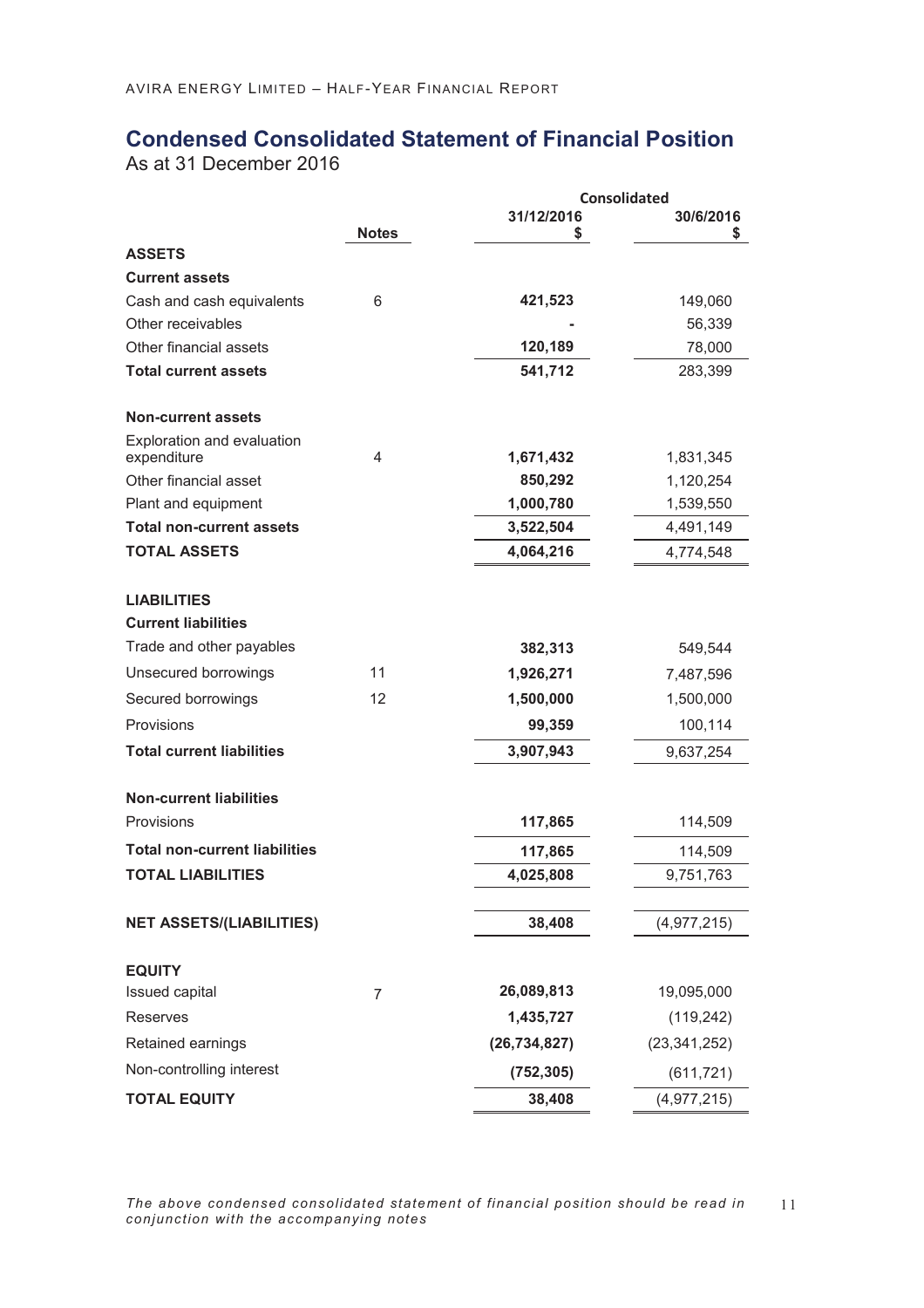# **Condensed Consolidated Statement of Changes in Equity**

For The Half-Year Ended 31 December 2016

|                                                          | Attributable to equity holders of the parent |                                    |                 |                                         |                 |
|----------------------------------------------------------|----------------------------------------------|------------------------------------|-----------------|-----------------------------------------|-----------------|
| <b>CONSOLIDATED</b>                                      | <b>Fully paid</b><br>ordinary<br>shares      | <b>Retained</b><br><b>Earnings</b> | <b>Reserves</b> | Non-<br>controlling<br><b>interests</b> | Total<br>equity |
|                                                          | \$                                           | \$                                 | \$              | \$                                      | \$              |
| At 1 July 2016                                           | 19,095,000                                   | (23, 341, 252)                     | (119, 242)      | (611, 721)                              | (4,977,215)     |
| (Loss) for the period                                    |                                              | (3,794,784)                        |                 | (141, 607)                              | (3,936,391)     |
| Other comprehensive income -<br>revaluation gain         |                                              |                                    | 1,095           | 129                                     | 1,224           |
| Other comprehensive income -                             |                                              |                                    |                 |                                         |                 |
| revaluation loss                                         |                                              |                                    | (271, 187)      |                                         | (271, 187)      |
| Share options issued                                     |                                              |                                    | 2,138,182       |                                         | 2,138,182       |
| Share options expired - Avira<br><b>Energy Limited</b>   |                                              | 203,760                            | (203, 760)      |                                         |                 |
| Share options expired - MGT<br>Mining Limited            |                                              | 7,603                              | (8, 497)        | 894                                     |                 |
| Equity derivative converted                              |                                              | 189,847                            | (189, 847)      |                                         |                 |
| Equity derivative issued                                 |                                              |                                    | 88,983          |                                         | 88,983          |
| Issue of ordinary shares                                 | 1,000,000                                    |                                    |                 |                                         | 1,000,000       |
| Capital raising costs                                    | (5, 187)                                     |                                    |                 |                                         | (5, 187)        |
| Issue of preference shares                               | 6,000,000                                    |                                    |                 |                                         | 6,000,000       |
| Transactions with Owners in their<br>capacity as owners: |                                              |                                    |                 |                                         |                 |
| Transactions with non-controlling<br>interests           |                                              | (1)                                |                 |                                         | (1)             |
| At 31 December 2016                                      | 26,089,813                                   | (26, 734, 827)                     | 1,435,727       | (752, 305)                              | 38,408          |
| At 1 July 2015                                           | 14,408,953                                   | (18, 731, 328)                     | 608,428         | (283, 769)                              | (3,997,716)     |
| (Loss) for the period                                    |                                              | (2,742,391)                        |                 | (242, 758)                              | (2,985,149)     |
| Other comprehensive income                               |                                              |                                    | (93)            | (12)                                    | (105)           |
| Share options converted                                  | 1,200,000                                    | 43,200                             | (43, 200)       |                                         | 1,200,000       |
| Share options vesting                                    |                                              |                                    | 12,377          |                                         | 12,377          |
| Transactions with Owners in their<br>capacity as owners: |                                              |                                    |                 |                                         |                 |
| Transactions with non-controlling<br>interests           |                                              | 585                                |                 | (585)                                   |                 |
| At 31 December 2015                                      | 15,608,953                                   | (21, 429, 934)                     | 577,512         | (527, 123)                              | (5,770,592)     |

*The above condensed consolidated statement of changes in equity should be read in conjunction with the accompanying notes*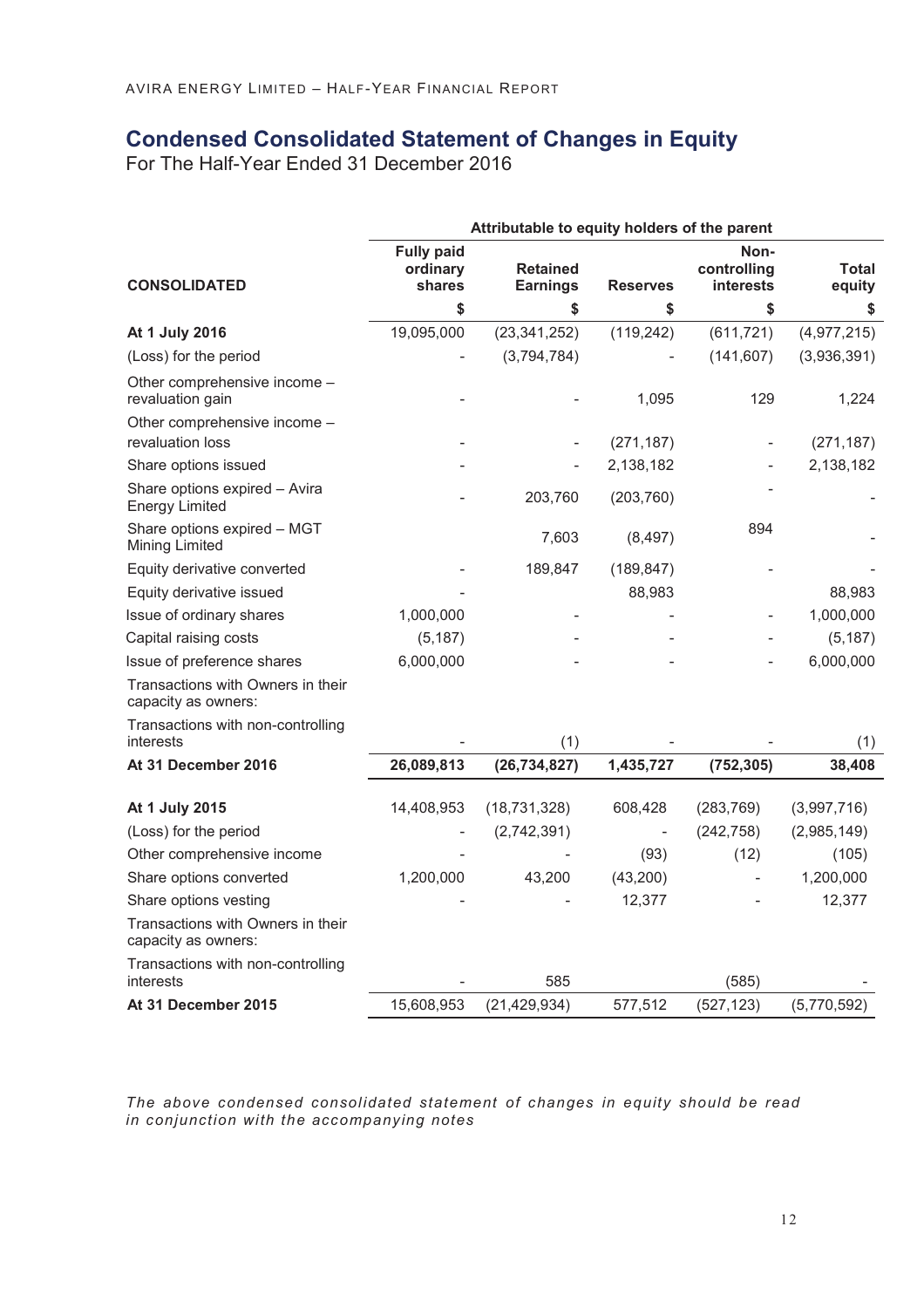## **Condensed Consolidated Statement of Cash Flow**

For The Half-Year Ended 31 December 2016

|                                                                | <b>Consolidated</b> |            |
|----------------------------------------------------------------|---------------------|------------|
|                                                                | 31/12/2016          | 31/12/2015 |
|                                                                | \$                  | \$         |
| Cash flows from operating activities                           |                     |            |
| Payments to suppliers and employees                            | (771, 850)          | (625, 143) |
| Interest received                                              | 2,193               | 8,801      |
| Net cash flows from (used in) operating<br>activities          | (769, 657)          | (616, 342) |
| Cash flows from investing activities                           |                     |            |
| Proceeds from sale of property, plant & equipment              |                     | 38,678     |
| Payments for exploration costs                                 | (113, 897)          | (547, 386) |
| Net cash flow from (used in) investing activities              | (113, 897)          | (508, 708) |
| Cash flows from financing activities                           |                     |            |
| Proceeds from issuance of shares upon exercising<br>of options | 994,812             | 1,200,000  |
| Proceeds from issuance of convertible note                     | 500,000             |            |
| Interest paid                                                  | (338, 795)          | (302, 365) |
| Net cash flow from (used in) financing activities              | 1,156,017           | 897,635    |
| Net (decrease)/increase in cash and cash                       |                     |            |
| equivalents                                                    | 272,463             | (227, 415) |
| Cash and cash equivalents at beginning of period               | 149,060             | 1,491,062  |
| Cash and cash equivalents at end of period                     | 421,523             | 1,263,647  |

*The above condensed consolidated statement of cash flow should be read in conjunction with the accompanying notes*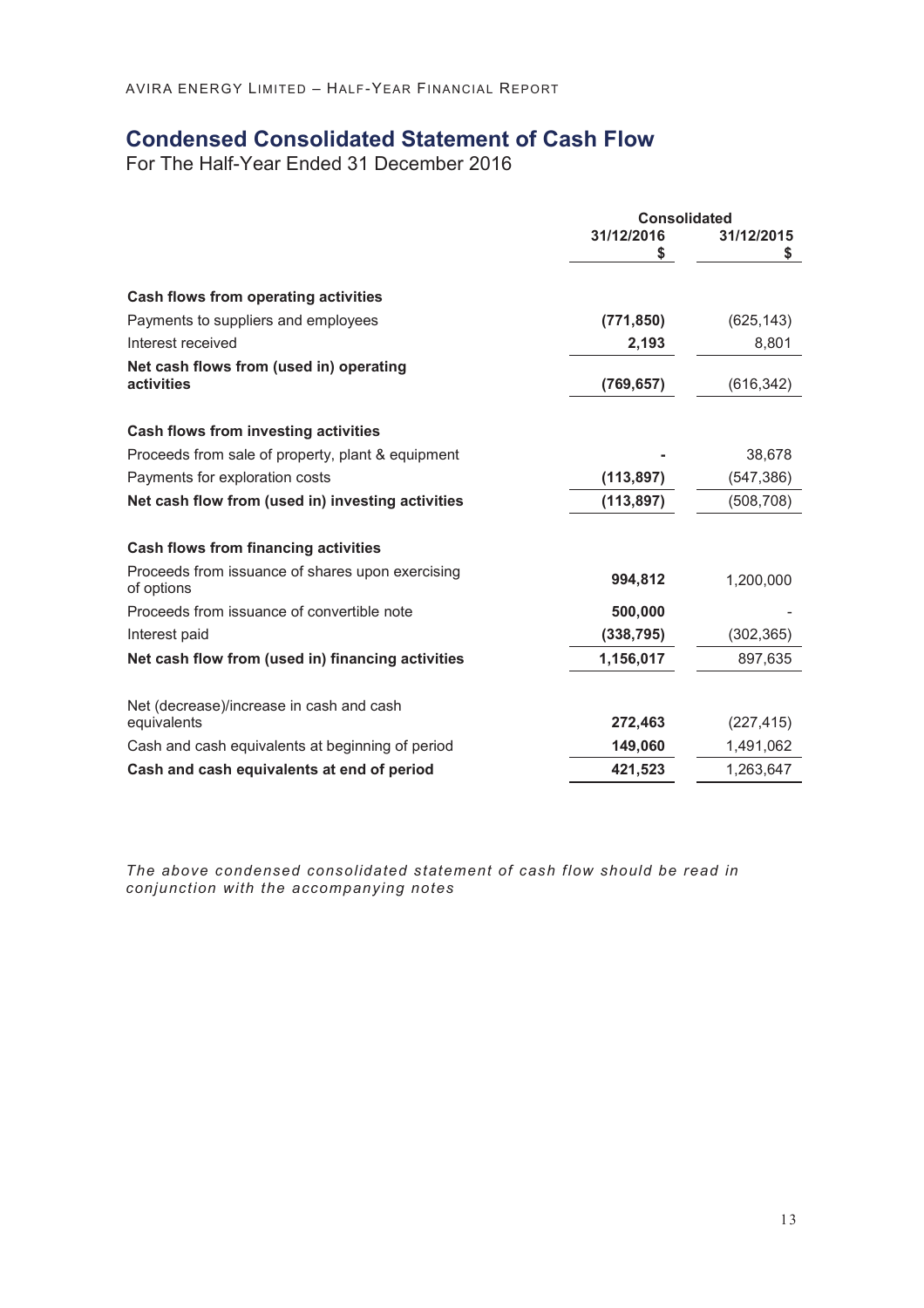### **Notes to the Financial Statements**

FOR THE HALF-YEAR ENDED 31 DECEMBER 2016

#### **1. BASIS OF PREPARATION AND ACCOUNTING POLICIES**

#### **(a) Basis of preparation**

This general purpose condensed financial report for the half-year ended 31 December 2016 has been prepared in accordance with AASB 134 *Interim Financial Reporting* and the *Corporations Act 2001*.Compliance with AASB 134 *Interim Financial Reporting* ensures compliance with International Financial Reporting Standard IAS 34 *Interim Financial Reporting.*

The half-year financial report does not include all notes of the type normally included within the annual financial report and therefore cannot be expected to provide as full an understanding of the financial performance, financial position and financing and investing activities of the consolidated entity as the full financial report.

It is recommended that the half-year financial report be read in conjunction with the annual report for the year ended 30 June 2016 and considered together with any public announcements made by Avira Energy Limited during the half-year ended 31 December 2016 in accordance with the continuous disclosure obligations of the ASX listing rules.

The same accounting policies and methods of computation have been followed in this interim financial report as were applied in the most recent annual financial statements.

#### **Comparative figures**

During the period, the Company executed a 10:1 consolidation of all its issued and outstanding shares as at 5 December 2016. Accordingly, the issued and outstanding shares as at 31 December 2015 were also consolidated for consistent presentation of comparative figures. This restatement only affects the amount of reported earnings per share as of 31 December 2015 as follows:

|                                                                                                                                                                                            | As previously reported | As restated                 |
|--------------------------------------------------------------------------------------------------------------------------------------------------------------------------------------------|------------------------|-----------------------------|
| Basic earnings per share                                                                                                                                                                   | (0.85)                 | (8.50)                      |
| Diluted earnings per share                                                                                                                                                                 | (0.62)                 | (6.21)                      |
| Basic earnings per share<br>Net loss<br>Weighted average number of ordinary<br>shares for purpose of basic earnings                                                                        | (\$2,742,391)          | (\$2,742,391)<br>32,272,226 |
| per share                                                                                                                                                                                  | 322,722,255            |                             |
| Diluted earnings per share<br>Earnings used in the calculation of<br>diluted EPS from continuing operations<br>Weighted average number of ordinary<br>shares for purpose of basic earnings | (\$2,313,404)          | (\$2,313,404)               |
| per share                                                                                                                                                                                  | 322,722,255            | 32.272.226                  |

#### **(b) Changes in accounting policies**

The Group has adopted all of the new and revised Standards and Interpretations issued by the Australian Accounting Standards Board (the AASB) that are relevant to their operations and effective for the current reporting period.

There are no new and revised standards and amendments or Interpretations effective for the current reporting period that are relevant to the Group. The Group has not elected to early adopt any of the new standards or amendments that are issued but not yet effective.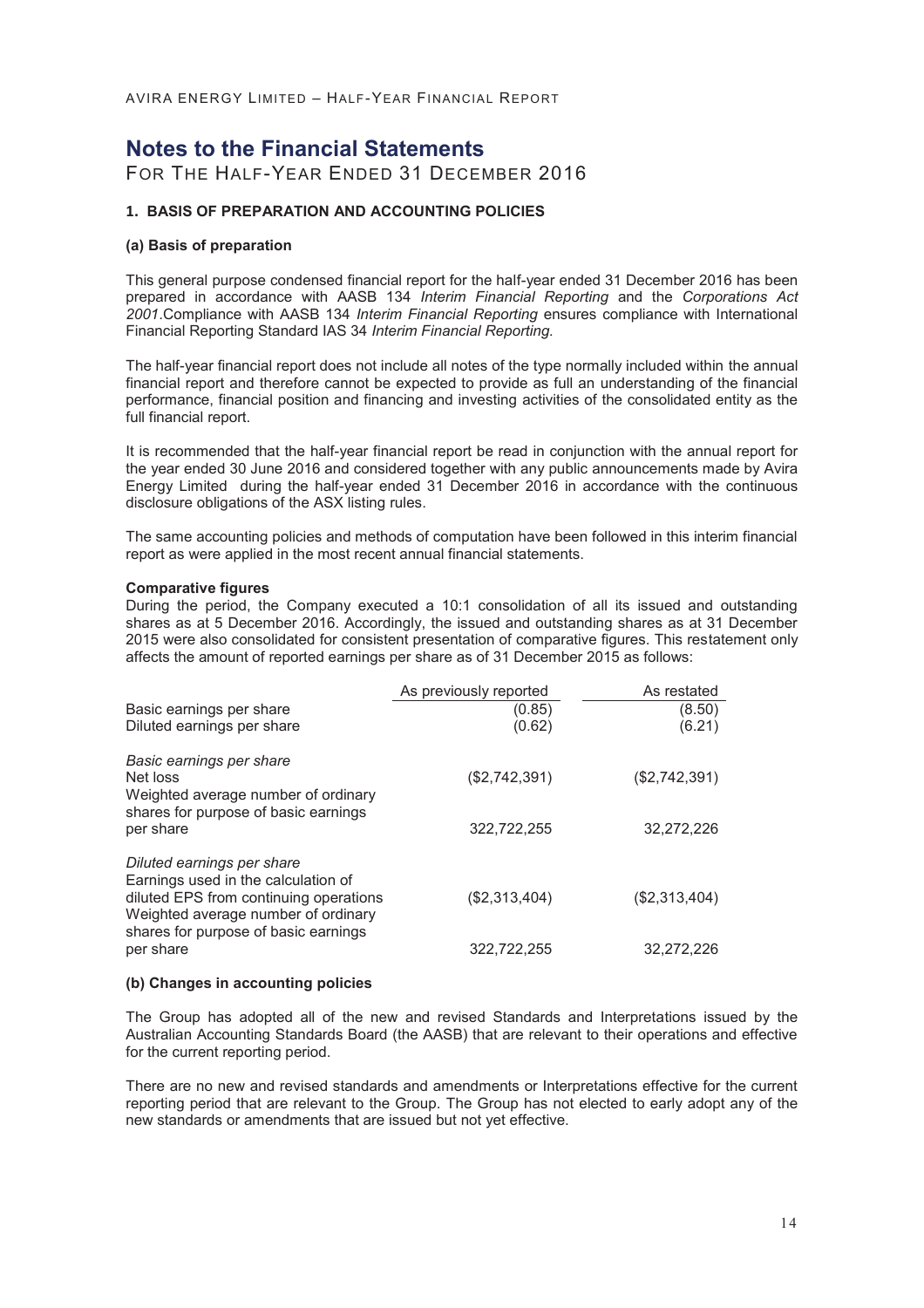## **Notes to the Financial Statements**

For The Half-Year Ended 31 December 2016

#### **2. GOING CONCERN**

The half-year financial statements are prepared on a going concern basis, which contemplates the continuation of normal business activity and the realisation of assets and liabilities in the normal course of business.

As at 31 December 2016 the consolidated entity incurred a net loss after tax of \$3,936,391, current liabilities exceed current assets by \$3,366,231 and cash outflows from operating and investing activities were \$883,554. The ability of the Group to continue as a going concern and to pay their debts as and when they fall due is dependent on the following:

- The ability to raise funds or restructure the repayment of the \$1,500,000 secured loan plus interest owing from MGT Mining Limited to Taimetco International Co., Limited which expires on 31 March 2017. The Directors are in discussion with an independent interested party about an equity placement in MGT Mining Limited, with the funds raised being used to repay the Taimetco International Co., Limited secured loan plus interest as well as funding short term working capital needs. An announcement will be made to the ASX to update the market in due course, when formal documentation has been signed.
- The ability of the group to raise further funding for working capital purposes until the launch of the rights issue to raise funds for the purchase of the Manyingee Mining Leases and for the repayment of the Armstrong Industries HK Limited \$1,500,000 Convertible Note which becomes due and payable upon the successful completion of the Manyingee transaction. Financing for the Manyinee deal is required to be in place by 31 March 2017 or an extension sought from Paladin Energy Limited to allow further time to secure the required funding. Should Paladin Energy Limited not grant an extension, then Avira Energy Limited will not have met its financing obligations with regards to the Manyginee acquisition and the proposed joint arrangement with Paladin Energy Limited detailed in the directors report under 'significant change in state of affairs' will not go ahead.

Whilst meeting the above financing obligations will be a challenge within the time remaining until the obligations fall due, the Directors are still anticipating a positive outcome. Having regard to the above, the Directors have a reasonable expectation that the entity will have adequate resources to continue operating for the foreseeable future. For this reason they continue to adopt the going concern basis in preparation of the accounts.

#### **3. DIVIDENDS PAID OR PROPOSED**

No dividends have been provided for or paid at the reporting date (30 June 2016: Nil).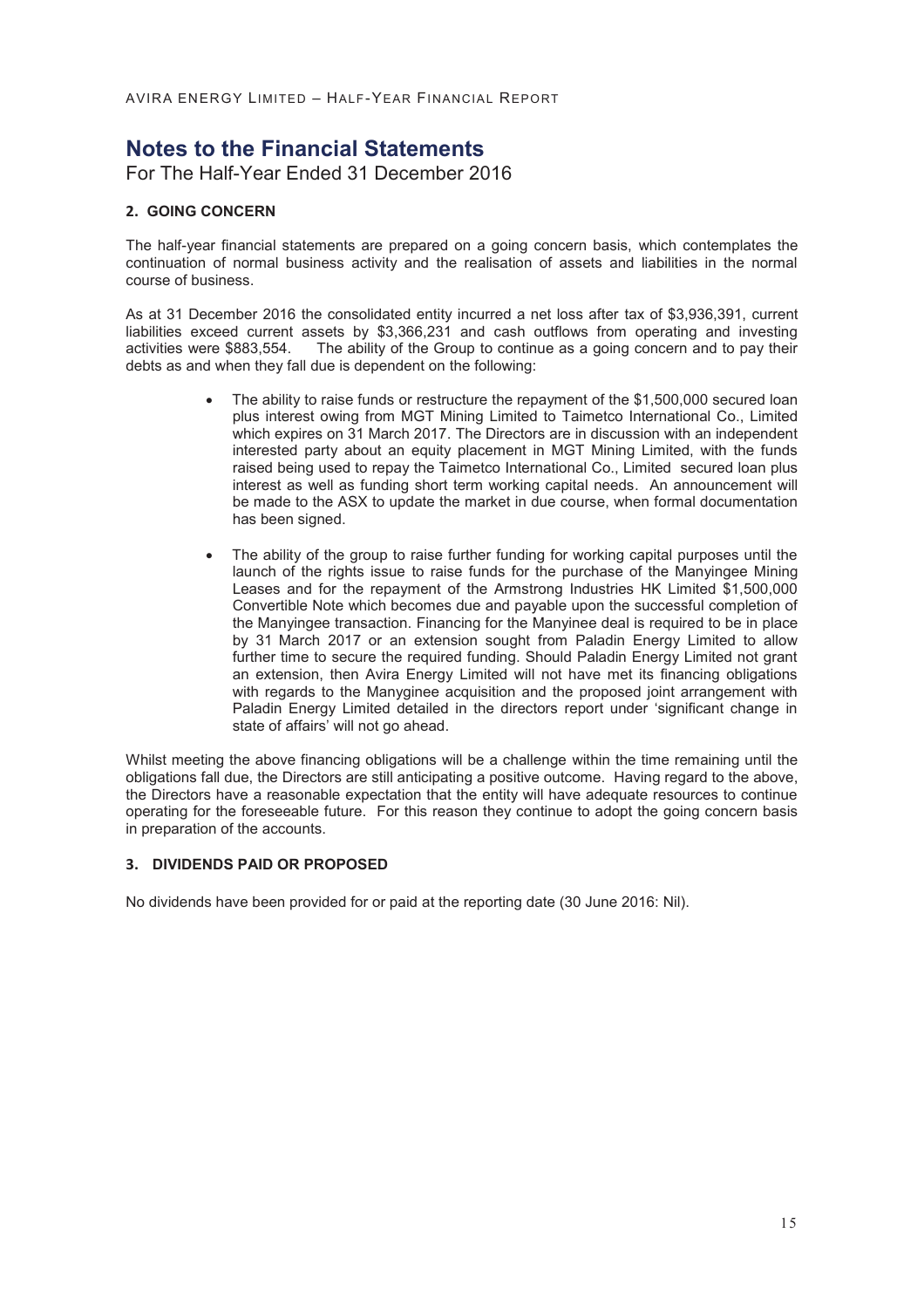## **Notes to the Financial Statements**

For The Half-Year Ended 31 December 2016

#### **4. EXPLORATION AND EVALUATION ASSETS**

|                                         | 31/12/2016 | 30/6/2016   |
|-----------------------------------------|------------|-------------|
|                                         |            |             |
| Balances at the beginning of the period | 1,831,345  | 3,628,820   |
| Tenement impairments                    | (273, 809) | (2,392,463) |
| Expenditure incurred during the period  | 113.896    | 594.988     |
| Balances at the end of the period       | 1.671.432  | 1.831.345   |

Exploration and evaluation assets are assessed for impairment when facts and circumstances suggest that the carrying amount of an exploration and evaluation asset may exceed its recoverable amount. The ultimate recoverability of exploration and evaluation expenditure is dependent upon the successful development and exploitation of the area of interest, or alternatively, by its sale.

During the period, a third party expressed interest in the purchase of a substantial holding in MGT Mining Limited. The consideration proposed was less than the assets' carrying value as at 31 December 2016. Given that the tin price has increased during the period to 31 December 2016 and has continued to increase subsequent to the balance sheet date, the Board considers there to be limited evidence of an impairment of tin assets since the impairment assessment and independent valuation carried out at 30 June 2016. Therefore, the impairment of assets to bring the carrying value of remaining assets in line with the offer received, has resulted in a pro-rata impairment of the gold assets and property, plant and equipment.

The review led to the recognition of an impairment loss of \$273,809 in the statement of profit or loss in the half year to 31 December 2016 for exploration assets and an impairment of \$445,564 for the mill assets.

#### **5. SEGMENT INFORMATION**

Avira Energy Limited (the "Group") operates predominantly in one business segment and one geographical segment being the mining industry in Australia. The Group has identified its operating segments based on the internal reports that are reviewed and used by the Board of Directors (the chief operating decision makers) in assessing performance and in determining the allocation of resources.

No revenue from this activity was earned in the six months to 31 December 2016 or the prior period.

#### **6. CASH AND CASH EQUIVALENTS**

For the purposes of the Condensed Cash Flow Statement, cash and cash equivalents comprise the following at 31 December 2015:

|                           | 31/12/2016 | 30/6/2016 |
|---------------------------|------------|-----------|
|                           |            |           |
| Cash and cash equivalents | 421,523    | 149,060   |
|                           | 421,523    | 149,060   |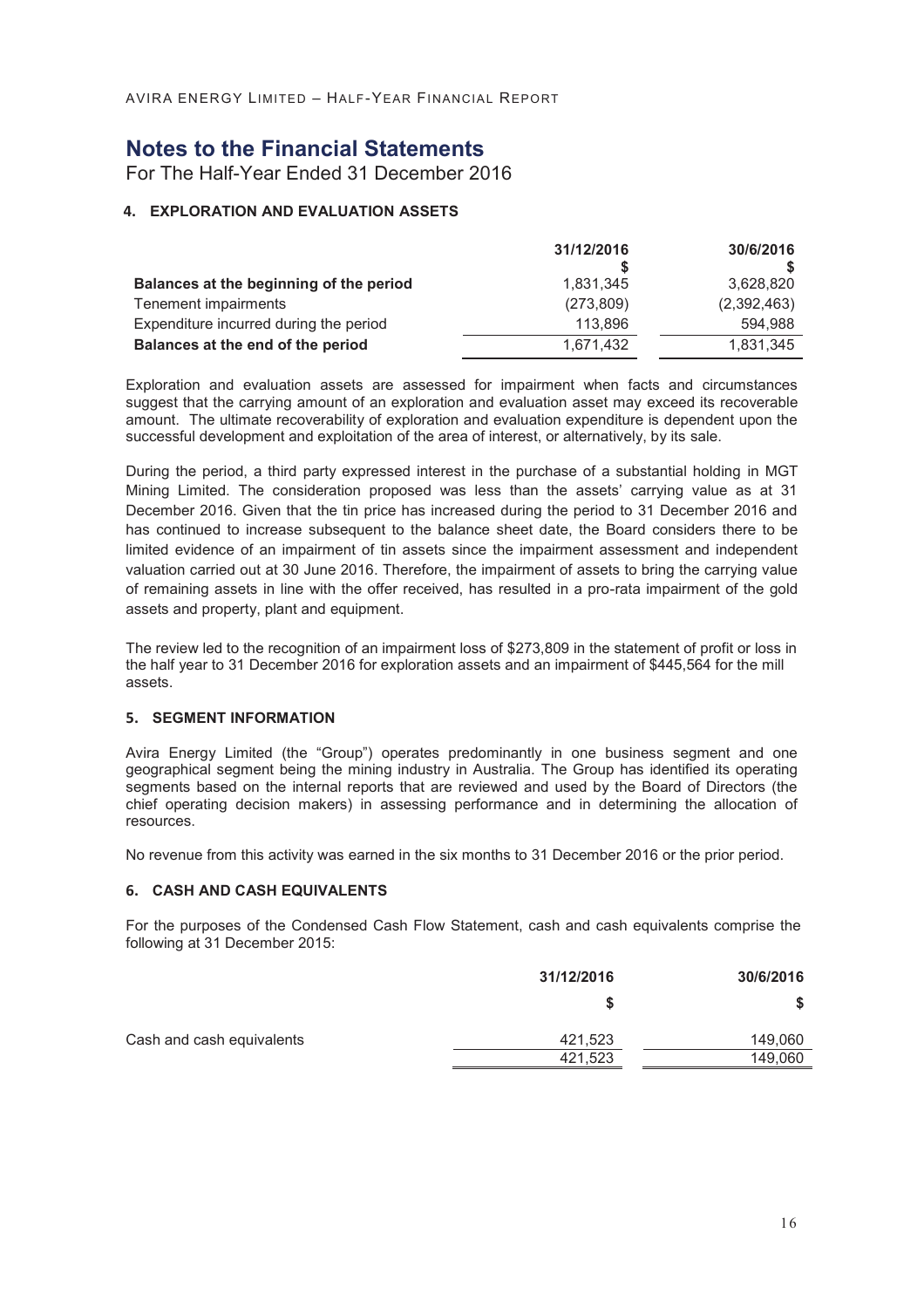### **Notes to the Financial Statements**

For The Half-Year Ended 31 December 2016

#### **7. ISSUED SHARE CAPITAL**

|                                                                            | 31/12/2016      | 30/6/2016                 |
|----------------------------------------------------------------------------|-----------------|---------------------------|
|                                                                            | S               | S                         |
| 48,306,640 fully paid ordinary shares (30 June<br>2016:45,276,310)         | 20,089,813      | 19,095,000                |
| 18,181,820 fully paid convertible preference<br>shares (30 June 2016: Nil) | 6,000,000       |                           |
| Share capital as at the end of period                                      | 26,089,813      | 19,095,000                |
| 7.1 Fully paid ordinary shares                                             | No of shares    | <b>Share capital</b><br>æ |
| As at beginning of period                                                  | 452.763.101     | 19.095.000                |
| July 2016 issue of shares                                                  | 30,303,030      | 1.000.000                 |
| 10:1 Share Consolidation                                                   | (434, 759, 491) |                           |
| Capital raising costs                                                      |                 | (5,187)                   |
| As at the end of period                                                    |                 | 20.089.813                |

Following the Annual General Meeting on 30 November 2016 shareholders approved a 10 for 1 Share Consolidation whereby every 10 fully paid shares were consolidated into 1 fully paid share. Where the share consolidation resulted in an entitlement to a fraction, that fraction was rounded up to the nearest whole number of shares.

#### **7.2 Convertible preference shares**

|                                                           | No of shares    | Share capital |
|-----------------------------------------------------------|-----------------|---------------|
|                                                           |                 |               |
| Balance as at beginning of period                         |                 |               |
| Conversion of convertible notes into preference<br>shares | 181,818,181     | 6,000,000     |
| 10:1 Share Consolidation                                  | (163, 636, 361) |               |
| Share capital as at the end of period                     | 18,181,820      | 6,000,000     |

Following the general meeting of shareholders on 16 September 2016, \$3,000,000 convertible notes owing to Marvel Network Limited were converted to \$3,000,000 preference shares.

Holders of preference shares rank equally with the holders of ordinary share in respect of dividends. On a return of capital on liquidation, preference shareholders have the right to be paid in priority to any return of assets in respect of any other class of shares.

Preference shareholders have the right to convert all or some of the preference shares into ordinary shares at any time up to the final conversion date being 16 September 2021, on a one for one basis.

Following the Annual General Meeting on 30 November 2016 shareholders approved a 10 for 1 Share Consolidation whereby ever 10 fully paid shares were consolidated into 1 fully paid share. Where the share consolidation resulted in an entitlement to a fraction, that fraction was rounded up to the nearest whole number of shares.

Following the 10:1 Share Consolidation, the number of redeemable preference shares on issue was reorganised to 18,181,820. Avira Energy Limited may, at its sole discretion, elect to redeem the preference shares by payment of a redemption amount equal to \$0.33 per preference share, at any time prior to the final conversion date on 16 September 2021.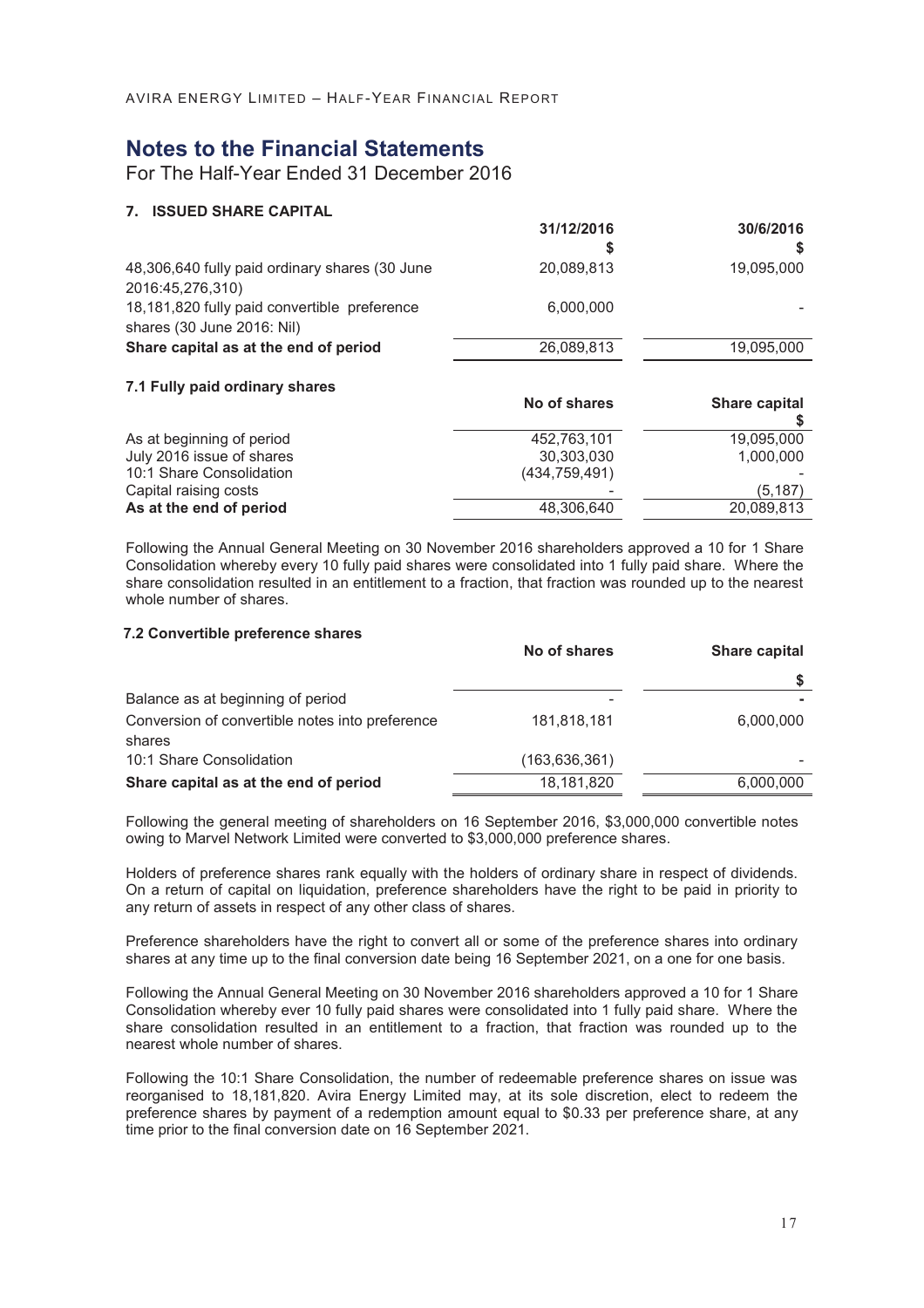### **Notes to the Financial Statements**

#### For The Half-Year Ended 31 December 2016

Avira Energy Limited has the right to convert all of the preference shares into ordinary shares at any time after the fifth anniversary of the issue of the preference shares, being any time after 16 September 2021. If the preference shares are converted to ordinary shares after 16 September 2021, they will dilute ordinary shareholders.

#### **8. OPTION RESERVE**

#### **(a) Movements in share options during the year**

The following reconciles the share options outstanding at the beginning and end of the year:

|                                                          |                | 31/12/2016                                      |                   | 30/6/2016                                      |
|----------------------------------------------------------|----------------|-------------------------------------------------|-------------------|------------------------------------------------|
|                                                          | No. of options | <b>Weighted average</b><br>exercise price<br>\$ | No. of<br>options | Weighted<br>average<br>exercise<br>price<br>\$ |
| Balance at beginning of<br>period                        | 7,850,000      | 0.1500                                          | 7,850,000         | 0.1500                                         |
| Granted during the year (i)<br>Exercised during the year | 72,727,274     | 0.001                                           |                   |                                                |
| Expired or cancelled during<br>the year                  | (7,850,000)    | 0.1500                                          |                   |                                                |
| Adjusted as part of 10:1<br>Share Consolidation (ii)     | (65, 454, 546) | 0.01                                            |                   |                                                |
| Balance at end of the period                             | 7,727,728      | 0.01                                            | 7,850,000         | 0.1500                                         |
| Exercisable at end of year                               | 1,454,545      |                                                 | 7,850,000         |                                                |

(i) On 16 September 2016, Cloud Adventurer Limited were issued with 36,363,637 unquoted options and Marvel Network Limited were issued with 36,363,637 unquoted options, all at nil consideration, exercisable at \$0.001 each, into one ordinary share per option, on or before 16 September 2021, as approved by shareholders at a general meeting on 16 September 2016.

One fifth of options will vest cumulatively each year in the following manner:

- (a) 1/5 of the options vested on 16 September 2016 and are exercisable from that date up until and including 16 September 2021.
- (b) A further 1/5 of the options vest on 16 September 2017 and are exercisable from that date up until and including 16 September 2021.
- (c) A further 1/5 of the options vest on 16 September 2018 and are exercisable from that date up until and including 16 September 2021.
- (d) A further 1/5 of the options vest on 16 September 2019 and are exercisable from that date up until and including 16 September 2021.
- (e) A further 1/5 of the options vest on 16 September 2020 and are exercisable from that date up until and including 16 September 2021.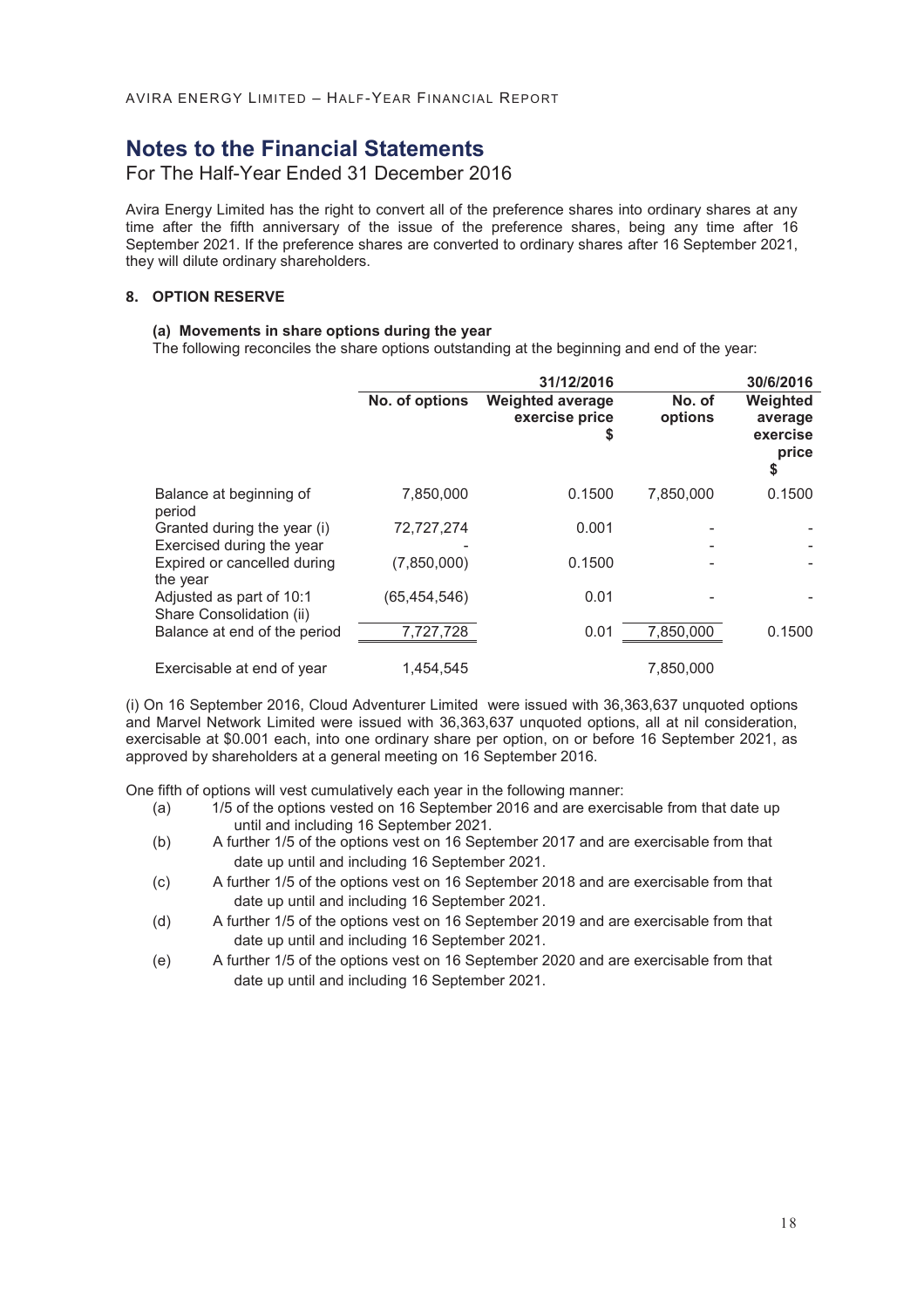# **Notes to the Financial Statements**

For The Half-Year Ended 31 December 2016

| <b>Grant date</b> | <b>Expiry date</b> | <b>Exercise</b><br>price | Fair<br>value at<br>grant<br>date | <b>Vesting date</b>       |
|-------------------|--------------------|--------------------------|-----------------------------------|---------------------------|
| 16 Sep 2016       | 16 Sep 2021        | \$0.001                  | \$0.0294                          | -1/5 yest on 16 Sept 2016 |
|                   |                    |                          |                                   | -1/5 vest on 16 Sept 2017 |
|                   |                    |                          |                                   | -1/5 vest on 16 Sept 2018 |
|                   |                    |                          |                                   | -1/5 vest on 16 Sept 2019 |
|                   |                    |                          |                                   | -1/5 vest on 16 Sept 2020 |

The options were valued at \$2,138,182 using the Black-Scholes pricing model. The key assumptions applied are set out below:

| Volatility     | 116%    |
|----------------|---------|
| Risk free rate | 2.01%   |
| Exercise price | \$0.001 |

(ii) Following the Annual General Meeting on 30 November 2016, shareholders approved a 10:1 Share Consolidation. In line with this, the unquoted options issued to Cloud Adventurer Limited and Marvel Network Limited were reorganised in line with Listing Rule 7.22.

| <b>Non-Employee Share Options</b> | <b>Before consolidation</b> | After the 10:1 consolidation |
|-----------------------------------|-----------------------------|------------------------------|
| Number of options issued          | 72.727.274                  | 7.272.728                    |
| Exercise price                    | \$0.001                     | \$0.01                       |

#### **9. EARNINGS PER SHARE**

|                                                 | Half-year ended<br>31/12/2016 | Half-year ended<br>31/12/2015 |
|-------------------------------------------------|-------------------------------|-------------------------------|
|                                                 | <b>Cents per share</b>        | Cents per share               |
| Basis earning per share                         | (7.86)                        | (8.50)                        |
| Diluted earnings per share                      | (6.53)                        | (6.21)                        |
| <b>Basis earning per share</b>                  | \$                            | \$                            |
| The earning and weighted average number of      |                               |                               |
| ordinary share used in the calculation of basis |                               |                               |
| earning per share are as follows:               |                               |                               |
| Net loss                                        | (3,794,784)                   | (2,742,391)                   |
| Earning used in the calculation of basic EPS    |                               |                               |
| from continuing operations                      |                               |                               |
|                                                 | No.                           | No.                           |
| Weighted average number of ordinary shares      | 48,306,617                    | 32,272,226*                   |
| for the purpose of basic earnings per share     |                               |                               |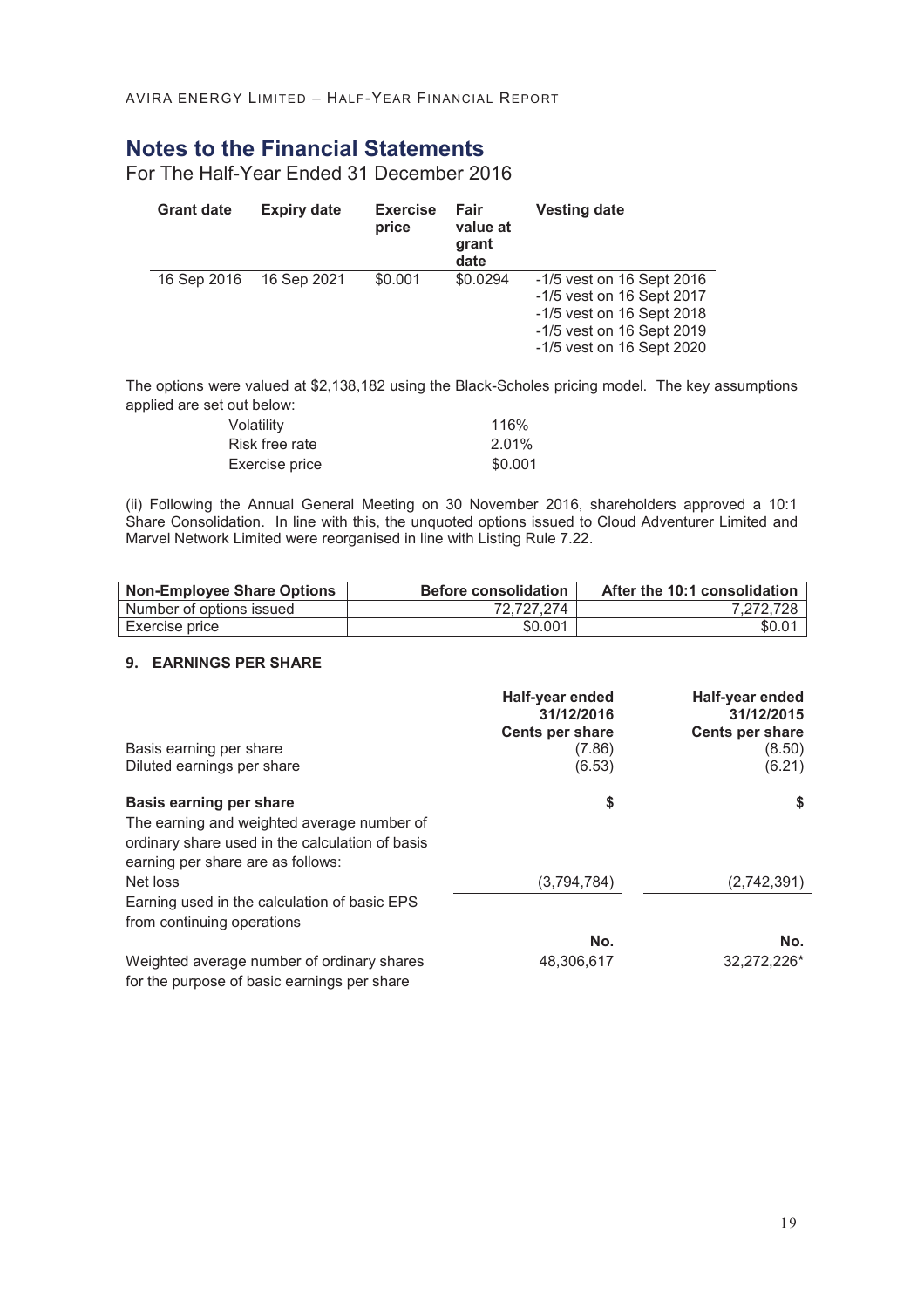### **Notes to the Financial Statements**

For The Half-Year Ended 31 December 2016

|                                                                              | Half-year ended<br>31/12/2016<br>Cents per share | Half-year ended<br>31/12/2015<br>Cents per share |
|------------------------------------------------------------------------------|--------------------------------------------------|--------------------------------------------------|
| Diluted earnings per share                                                   | S                                                | \$                                               |
| The earning and weighted average number of                                   |                                                  |                                                  |
| ordinary share used in the calculation of diluted                            |                                                  |                                                  |
| earning per share are as follows:                                            |                                                  |                                                  |
| Net loss                                                                     | (3,794,784)                                      | (2,742,391)                                      |
| Interest expense for the current year relating to                            | 209,501                                          | 428,987                                          |
| the liability component of the convertible bonds                             |                                                  |                                                  |
| Earning used in the calculation of diluted EPS<br>from continuing operations | (3,585,283)                                      | (2,313,404)                                      |
|                                                                              | No.                                              | No.                                              |
| Weighted average number of ordinary shares                                   |                                                  |                                                  |
| for the purpose of diluted earnings per share                                | 54.867.878                                       | 32,272,226*                                      |

\*The prior year weighted average number of ordinary shares has been adjusted for the 10:1 share consolidation which completed on 5 December 2016 in order to be consistent with current year presentation (Refer to Note 1).

#### **10. RELATED PARTY TRANSACTIONS**

The following table provides the total amount of transactions which have been entered into with related parties during the six month period ending 31 December 2016 and 31 December 2015 as well as balances with related parties as of 31 December 2016 and 30 June 2016:

#### **(a) Subsidiaries**

|                            | Country of    | Ownership<br>interest<br>31/12/2016 | Ownership<br>interest<br>30/6/2016 |
|----------------------------|---------------|-------------------------------------|------------------------------------|
| Name of subsidiary         | incorporation | %                                   | $\frac{0}{0}$                      |
| <b>MGT Mining Limited</b>  | Australia     | 89.48%                              | 89.48%                             |
| Garimperos Pty Limited (i) | Australia     | 100.00%                             | 100.00%                            |
| MGT Energy Pty Ltd (ii)    | Australia     | 100.00%                             | -                                  |

i) Garimperos Pty Limited is 100% owned by MGT Mining Limited.

ii) MGT Energy Pty Ltd was registered as a wholly owned subsidiary of Avira Energy Limited on 2 September 2016. The joint venture with Paladin Energy Limited over Manyingee assets will take place with MGT Energy Pty Ltd. On 31 January 2017, MGT Energy Pty Ltd changed its name to Avira Australia Pty Ltd.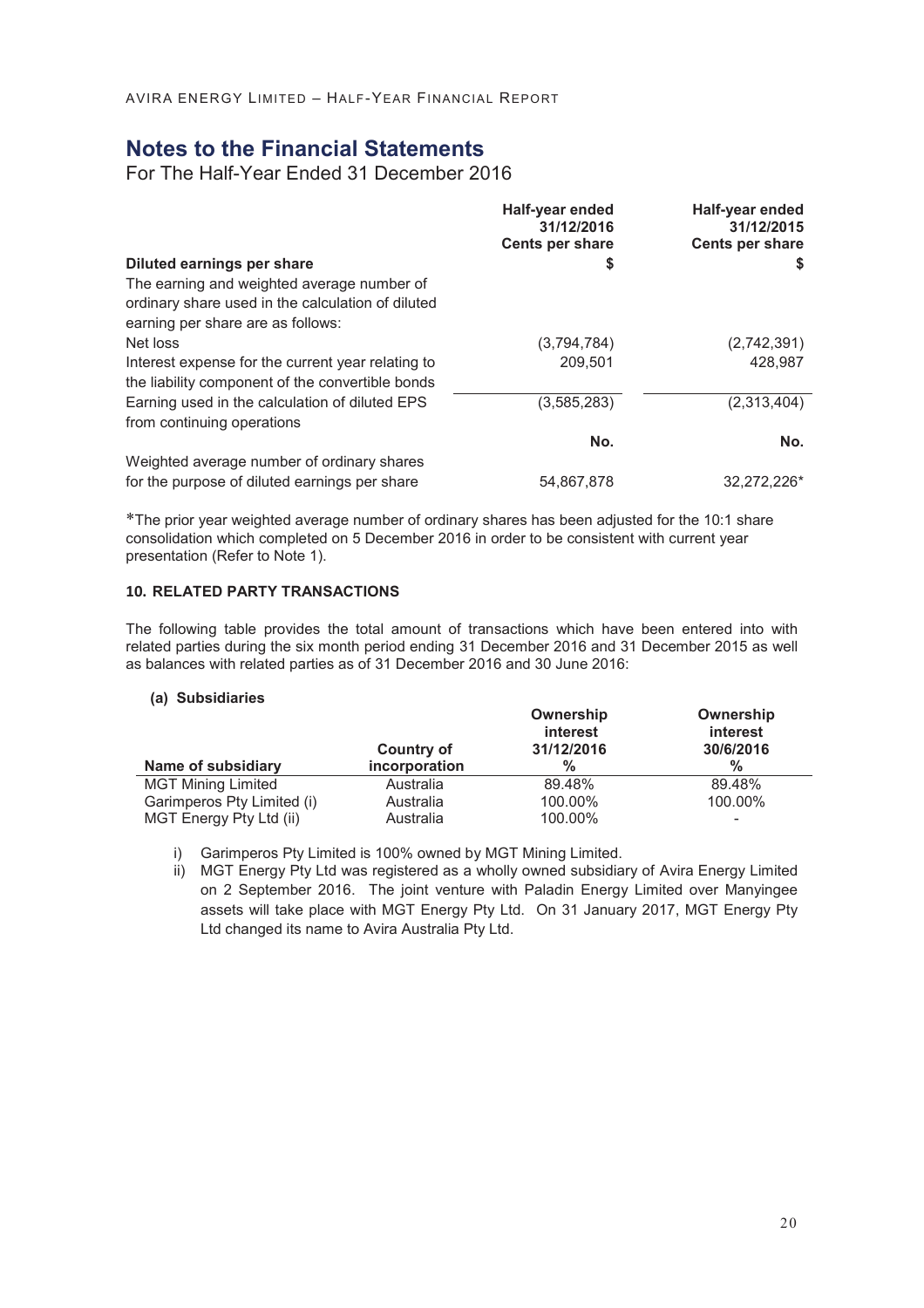### **Notes to the Financial Statements**

For The Half-Year Ended 31 December 2016

#### **(b) Transactions with related parties**

- (i) During the period to 31 December 2016, Jonathan Back, provided services to Avira Energy Limited in his capacity as Executive Chairman through his company, Ocean Central Limited for a total value of \$48,000.
- (ii) Gary Kuo, provided employment services to Avira Energy Limited in his capacity as Managing Director. During the period to 31 December 2016, Gary Kuo received a salary of \$40,480 and superannuation benefits of \$3,344.
- (iii) Li Hai Jun, provided services to Avira Energy Limited in his capacity as Non-Executive Director through his nominated entity, Parkridge Capital Inc for a total value of \$10,664 during the period to 31 December 2016. Li Hai Jun resigned as a Non-Executive Director on 30 November 2016.
- (iv) Christopher Chen provided employment services to Avira Energy Limited in his capacity as Chief Operating Officer. During the period to 31 December 2016, Christopher Chen received a salary of \$40,480 and superannuation benefits of \$3,344.
- (v) Wenshan Zhang provided service to Avira Energy Limited in his capacity as Non-Executive Director of \$11,667 through his nominated company Beijing Cui Yu Tong Bao Zhu Bao Dian during the period to 31 December 2016.
- (vi) Mr Rui Zhang was appointed as a Non-Executive Director on 6 December 2016. He did not received any fees for his services during the period to 31 December 2016.
- (vii) Avira Energy Limited provided key management personnel services to MGT Mining Limited, the 89.48% subsidiary of Avira Energy Limited for a total value of \$120,000 during the period to 31 December 2016.
- (viii) Refer to Note 12 regarding transactions during the period to 31 December 2016, with Armstrong Industries HK Limited, Cloud Adventurer Limited, Marvel Network Limited and Joseph Capital (Hong Kong) Limited.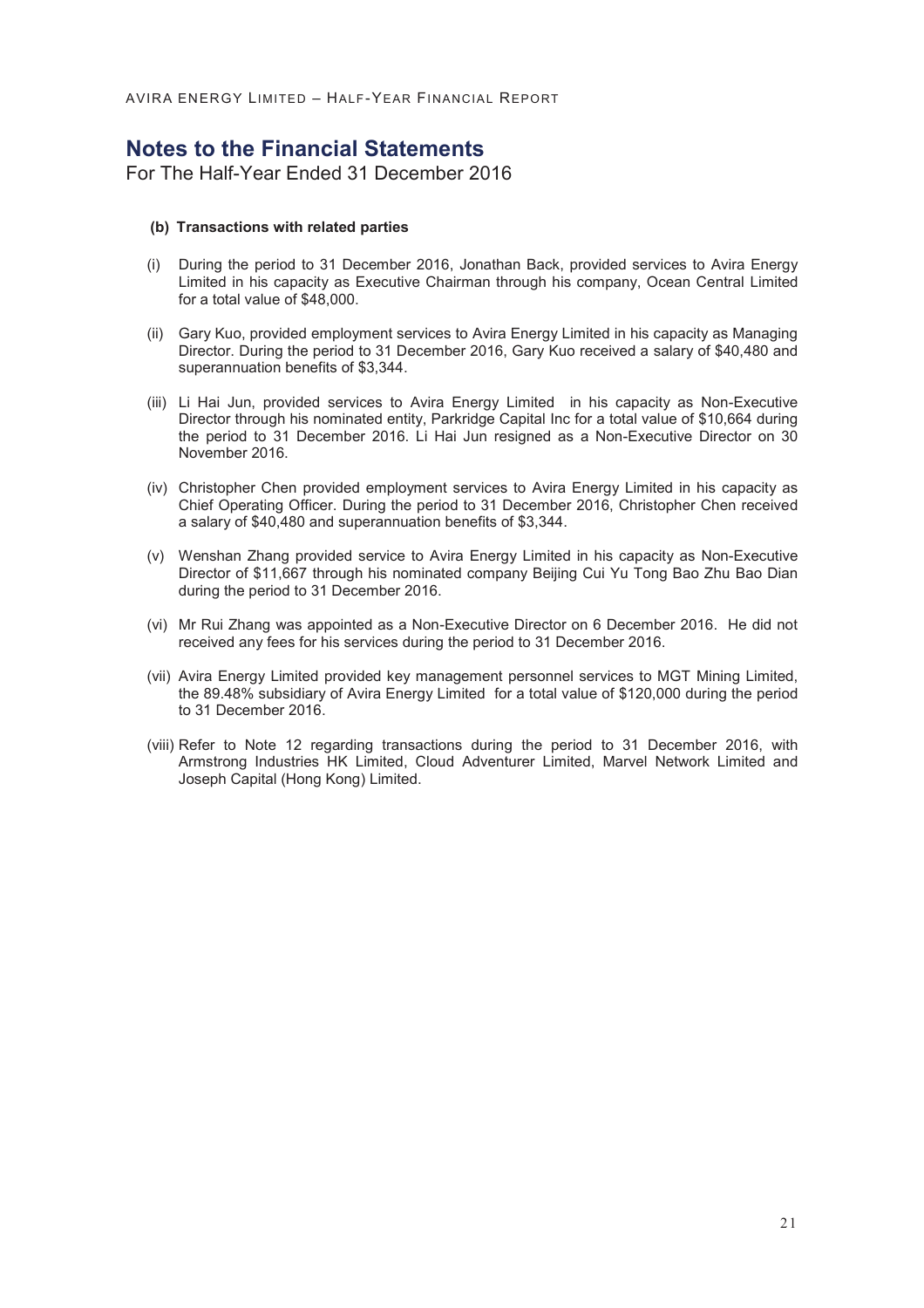### **Notes to the Financial Statements**

For The Half-Year Ended 31 December 2016

#### **11. UNSECURED BORROWINGS**

|                  |       | 31/12/2016 | 30/6/2016 |
|------------------|-------|------------|-----------|
| Current          |       |            |           |
| Convertible note | (i)   | 1,467,088  | 1,494,986 |
| Convertible note | (ii)  |            | 2,996,305 |
| Convertible note | (iii) |            | 2,996,305 |
| Convertible note | (iv)  | 459,183    |           |
|                  |       | 1,926,271  | 7,487,596 |

- (i) The parent entity Avira Energy Limited issued convertible notes to Armstrong Industries HK Limited on 11 November 2011 with a principal sum of \$1,500,000 and a term of 2 years. Interest on the convertible notes was payable at the rate of 8% per annum. The convertible note was extended on 11 November 2013 and rolled into a new convertible note for a further term of 3 years to 11 November 2016. The convertible note was further extended on 15 September 2016 and rolled into a new convertible note for a further period until the earlier of 11 November 2017 and 14 days after the date that Avira Energy Limited is in receipt of the funds from the successful capital raising required to purchase 30% of the Manyingee Mining Leases from Paladin Energy Limited and working capital in the amount of at least US\$11.5 million. The interest rate remained at 8% in respect of the period up to and including 11 November 2016 and increased to 15% in respect of the period from 12 November 2016. The convertible note may be redeemed or, if the share price is 87.5 cents per share or more at maturity, must be converted into 1,714,286 ordinary shares of the parent company.
- (ii) The parent entity, Avira Energy Limited issued convertible notes to Cloud Adventurer Limited on 19 August 2013 with a principal sum of \$3,000,000 and a term of 3 years. Interest on the convertible note was payable at the rate of 8% per annum. Following the general meeting of shareholders on 16 September 2016, \$3,000,000 Convertible Notes owing to Cloud Adventurer Limited were converted to \$3,000,000 Preference Shares and 36,363,637 unquoted share options (See note 7 and 8).
- (iii) The parent entity, Avira Energy Limited issued convertible notes to Marvel Network Limited on 19 August 2013 with a principal sum of \$3,000,000 and a term of 3 years. Interest on the convertible note was payable at the rate of 8% per annum. Following the general meeting of shareholders on 16 September 2016, \$3,000,000 Convertible Notes owing to Marvel Network Limited were converted to \$3,000,000 Preference Shares and 36,363,637 unquoted share options (See note 7 and 8).
- (iv) The parent entity, Avira Energy Limited issued a convertible note to Joseph Capital (Hong Kong) Limited on 19 October 2016 with a principal sum of \$500,000. The Convertible note matures 12 months after issue, being 19 October 2017 unless the note automatically converts into 1,515,152 ordinary shares (post the 10:1 Share Consolidation) upon Avira Energy Limited announcing on the ASX the completion of the 30% acquisition of the Manyingee Mining Leases from Paladin Energy Limited. Interest on the convertible notes is payable at 6% per annum, quarterly in arrears.

The convertible notes have been accounted for in accordance with AASB 139: Financial Instruments: Recognition and Measurement.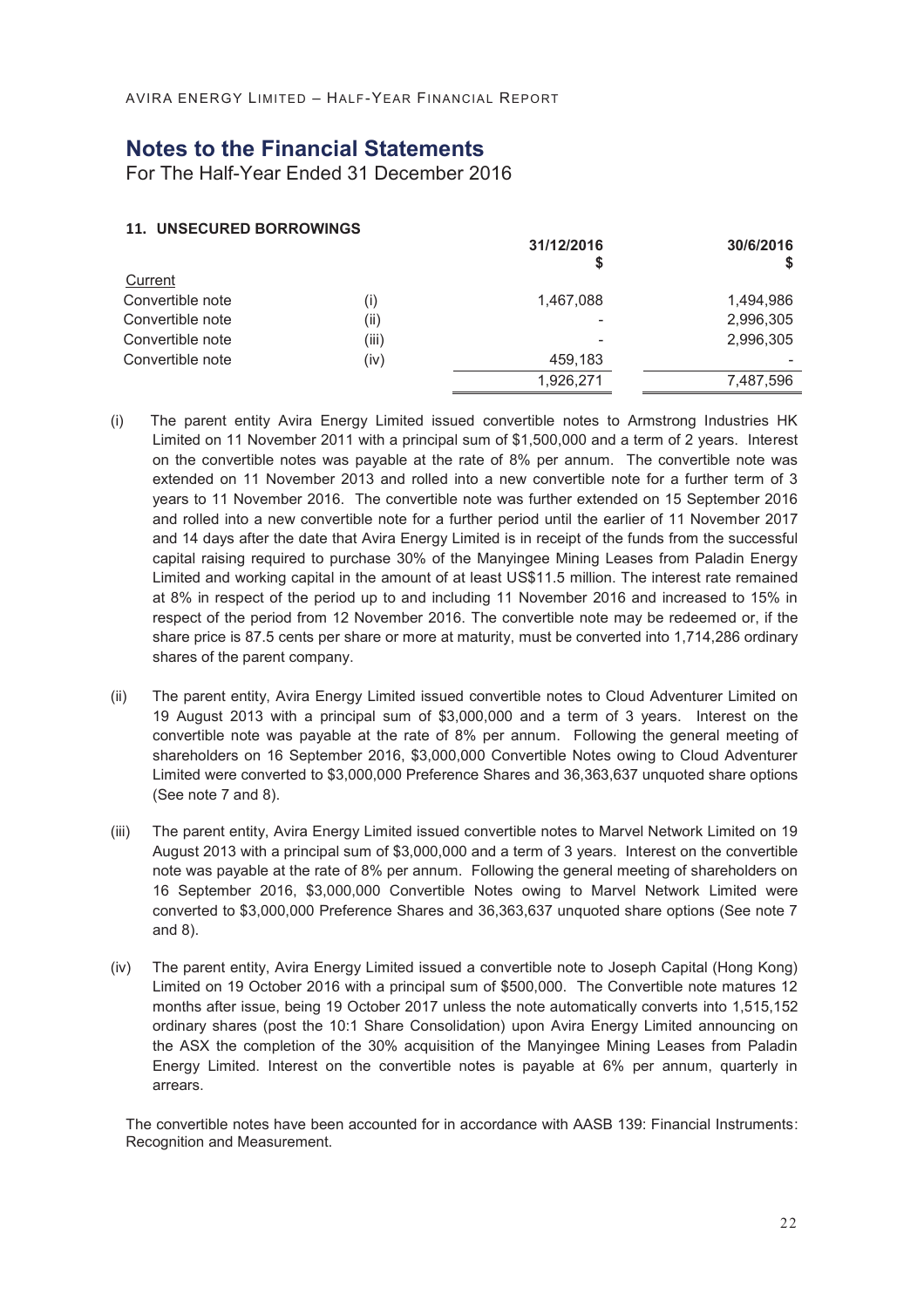### **Notes to the Financial Statements**

For The Half-Year Ended 31 December 2016

The net proceeds received from the issue of the convertible notes have been split between the financial liability element and an equity component, representing the residual amount attributable to the option to convert the financial liability into equity of Avira Energy Limited. The following table is a summary of the information for all the convertible notes issued by Avira Energy Limited.

|                          | Convertible<br>note      | Convertible              | Convertible     | Convertible              | Convertible         | Total       |
|--------------------------|--------------------------|--------------------------|-----------------|--------------------------|---------------------|-------------|
|                          | \$                       | note (i)<br>\$           | note (ii)<br>\$ | note (iii)<br>S          | note (iv)           | \$          |
|                          | Armstrong                | Armstrong                | Joseph          | Cloud                    | Marvel              |             |
| Proceeds of              | 1,500,000                | 1,500,000                | 500,000         | 3,000,000                | 3,000,000           | 9,500,000   |
| issue                    |                          |                          |                 |                          |                     |             |
| Equity                   | (37, 969)                | (38, 136)                | (50, 847)       | (75, 939)                | (75, 939)           | (278, 830)  |
| component                |                          |                          |                 |                          |                     |             |
| value of                 |                          |                          |                 |                          |                     |             |
| conversion               |                          |                          |                 |                          |                     |             |
| rights                   |                          |                          |                 |                          |                     |             |
| Liability                | 1,462,031                | 1,461,864                | 449,153         | 2,924,061                | 2,924,061           | 9,221,170   |
| component at             |                          |                          |                 |                          |                     |             |
| the date of              |                          |                          |                 |                          |                     |             |
| issue                    |                          |                          |                 |                          |                     |             |
| Interest                 | 397,969                  | 5,224                    | 10,030          | 795,939                  | 795,939             | 2,005,101   |
| expense                  |                          |                          |                 |                          |                     |             |
| Interest paid            | (360,000)                | $\overline{\phantom{a}}$ | $\bar{}$        | (720,000)                | (720,000)           | (1,800,000) |
| Converted into           |                          |                          |                 | (3,000,000)              | (3,000,000)         | (6,000,000) |
| preference               |                          |                          |                 |                          |                     |             |
| shares                   |                          |                          |                 |                          |                     |             |
| Rolled into              | (1,500,000)              |                          |                 |                          |                     | (1,500,000) |
| new                      |                          |                          |                 |                          |                     |             |
| Convertible              |                          |                          |                 |                          |                     |             |
| Note (i)                 |                          |                          |                 |                          |                     |             |
| Total                    | $\overline{\phantom{a}}$ | 1,467,088                | 459,183         | $\overline{\phantom{m}}$ | $\bar{\phantom{a}}$ | 1,926,271   |
| <b>Current liability</b> |                          |                          |                 |                          |                     | 1,926,271   |
| Non-current              |                          |                          |                 |                          |                     |             |
| liability                |                          |                          |                 |                          |                     |             |
|                          |                          |                          |                 |                          |                     | 1,926,271   |
|                          |                          |                          |                 |                          |                     |             |

#### **12. SECURED BORROWINGS**

|              | 31/12/2016<br>S | 30/6/2016 |
|--------------|-----------------|-----------|
| Non-current  |                 |           |
| Secured loan | 1,500,000       | 1,500,000 |
|              | 1,500,000       | 1,500,000 |

On 6 February 2015 MGT Mining Limited signed a secured loan agreement with Taimetco International Co., Limited for \$1,500,000 with a term of 2 years at an interest rate of 6.5% per annum. Interest accrues and is payable on the earlier of the day on which the principal outstanding is paid in full and the termination date.

MGT Mining Limited has granted Taimetco International Co., Limited security over all of MGT Mining Limited's present and after-acquired assets, rights, interests and undertakings.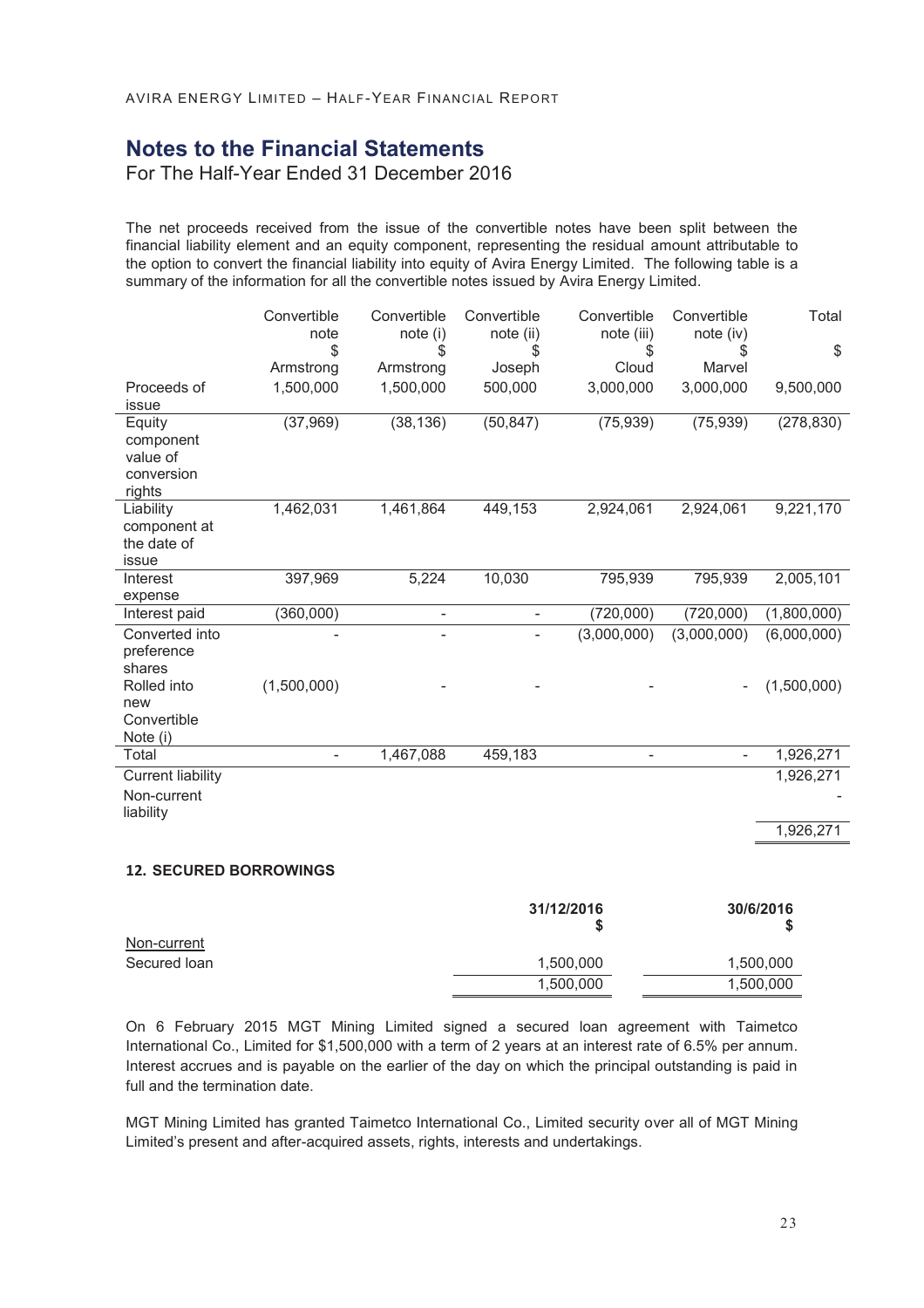### **Notes to the Financial Statements**

For The Half-Year Ended 31 December 2016

As part of the security arrangement, MGT Mining Limited has registered mortgages with the Queensland Government over the following tenements:

- ML 20547 Summer Hill
- ML 4349 Mt Veteran
- EPM 16948 Nymbool
- EPM 25433 Nanyetta

#### **13. FAIR VALUE OF FINANCIAL INSTRUMENTS**

The directors have determined the fair value of its available-for-sale equity securities held using quoted prices on an active market. The fair value of available-for-sale equity securities is therefore classified as Level 1 under the accounting standards.

The initial fair value of the liability portion of the convertible notes issued to Armstrong Industries HK Limited, in previous periods was determined using an estimated market interest rate of 9% initially, then 14% upon rolling over the convertible note in 2013, then 18% upon rolling over the convertible note in 2016. These rates were determined to be an estimate of the benchmark rates for a similar organisation at that time.

The liability is subsequently recognised on an amortised cost basis until extinguished on conversion or maturity of the convertible notes. The difference between the principal and the present value component was taken to equity as an equity derivative and not subsequently remeasured.

The fair values of current convertible notes are based on discounted cash flows using the 18.00% rate described above. Convertible notes are classified as level 3 (If one or more of the significant inputs is not based on observable market data, the instrument is included in level 3) fair values in the fair value hierarchy due to the use of unobservable inputs, including own credit risk. Refer to note 12 for more disclosure.

The directors consider that the carrying amounts of current trade and other receivables and payables recognised in the consolidated financial statements approximate their fair values.

#### **14. SUBSEQUENT EVENTS**

On 19 January 2017, following a meeting of shareholders and confirmation from ASIC, MGT Resources Limited changed its name to Avira Energy Limited (ASX:AVW).

On 19 January 2017, following a general meeting, shareholders approved the change in scale in activities by entering into a sale of tenement agreement with Paladin Energy Limited group of companies over the Manyingee Mining Leases (M08/86, M08/87, M08/88).

On 31 January 2017, MGT Energy Pty Ltd (100% subsidiary of Avira Energy Ltd) changed its name to Avira Australia Pty Ltd.

There has not been any other matter or circumstance apart from the above, occurring subsequent to the end of the financial period that has significantly affected, or may significantly affect, the operations of the consolidated entity, the results of those operations, or the state of affairs of the Group in future financial years.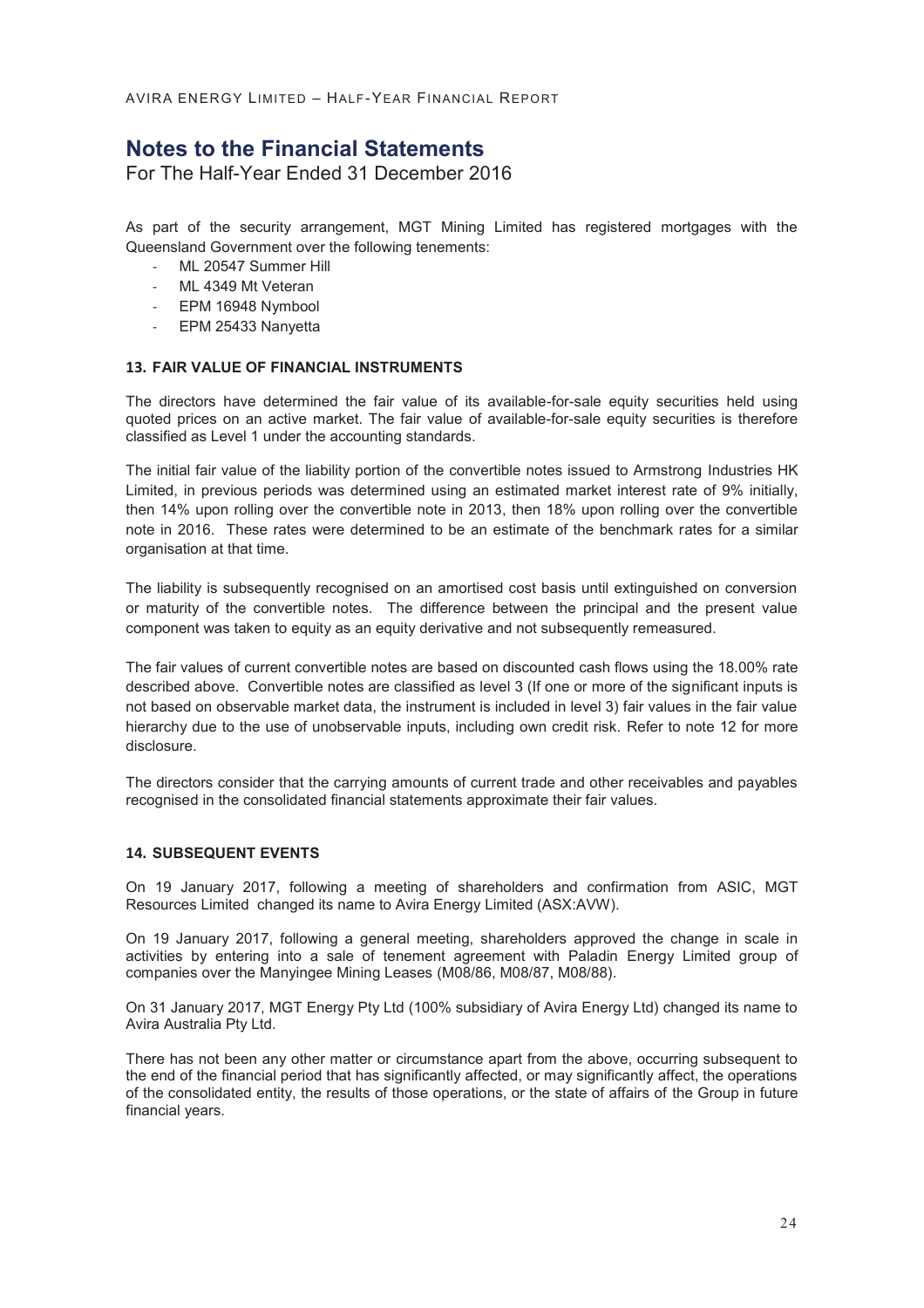

**Independent Auditor's Review Report to the members of Avira Energy Limited (formerly MGT Resources Limited) and its controlled entities** 

#### **Report on the Condensed Half-year Financial Report**

We have reviewed the accompanying half-year financial report of Avira Energy Limited (formerly MGT Resources Limited) ("the Group") and its controlled entities, which comprises the statement of financial position as at 31 December 2016 and statement of comprehensive income, statement of changes in equity and statement of cash flows for the half-year ended on that date, other selected explanatory notes and the directors' declaration of the consolidated entity comprising the company and the entities it controlled at the half-year end or from time to time during the half-year ended 31 December 2016.

#### *Directors' responsibility for the half-year financial report*

The directors of the group are responsible for the preparation and fair presentation of the half-year financial report in accordance with Australian Accounting Standards and the *Corporations Act 2001*. This responsibility includes: establishing and maintaining internal controls relevant to the preparation and fair presentation of the half-year financial report that it is free from material misstatement, whether due to fraud or error; selecting and applying appropriate accounting policies; and making accounting estimates that are reasonable in the circumstances.

#### *Auditor's Responsibility*

Our responsibility is to express a conclusion on the half-year financial report based on our review. We conducted our review in accordance with Auditing Standard on Review Engagements *ASRE 2410 Review of a Financial Report Performed by the Independent Auditor of the Entity*, in order to state whether, on the basis of the procedures described, we have become aware of any matter that makes us believe that the financial report is not in accordance with the *Corporations Act 2001* including: giving a true and fair view of the consolidated entity's financial position as at 31 December 2016 and its performance for the half-year ended on that date; and complying with Accounting Standard *AASB 134 Interim Financial Reporting* and *the Corporations Regulations 2001*. As the auditor of Avira Energy Limited and its controlled entities during the half-year ended 31 December 2016, ASRE 2410 requires that we comply with the ethical requirements relevant to the audit of the annual financial report.

A review of a half-year financial report consists of making enquiries, primarily of persons responsible for financial and accounting matters, and applying analytical and other review procedures. A review is substantially less in scope than an audit conducted in accordance with Australian Auditing Standards and consequently does not enable us to obtain assurance that we would become aware of all significant matters that might be identified in an audit. Accordingly, we do not express an audit opinion.

#### *Independence*

In conducting our review, we have complied with independence requirements of the *Corporations Act 2001*.



LIABILITY LIMITED BY A SCHEME, APPROVED UNDER THE PROFESSIONAL STANDARDS LEGISLATION